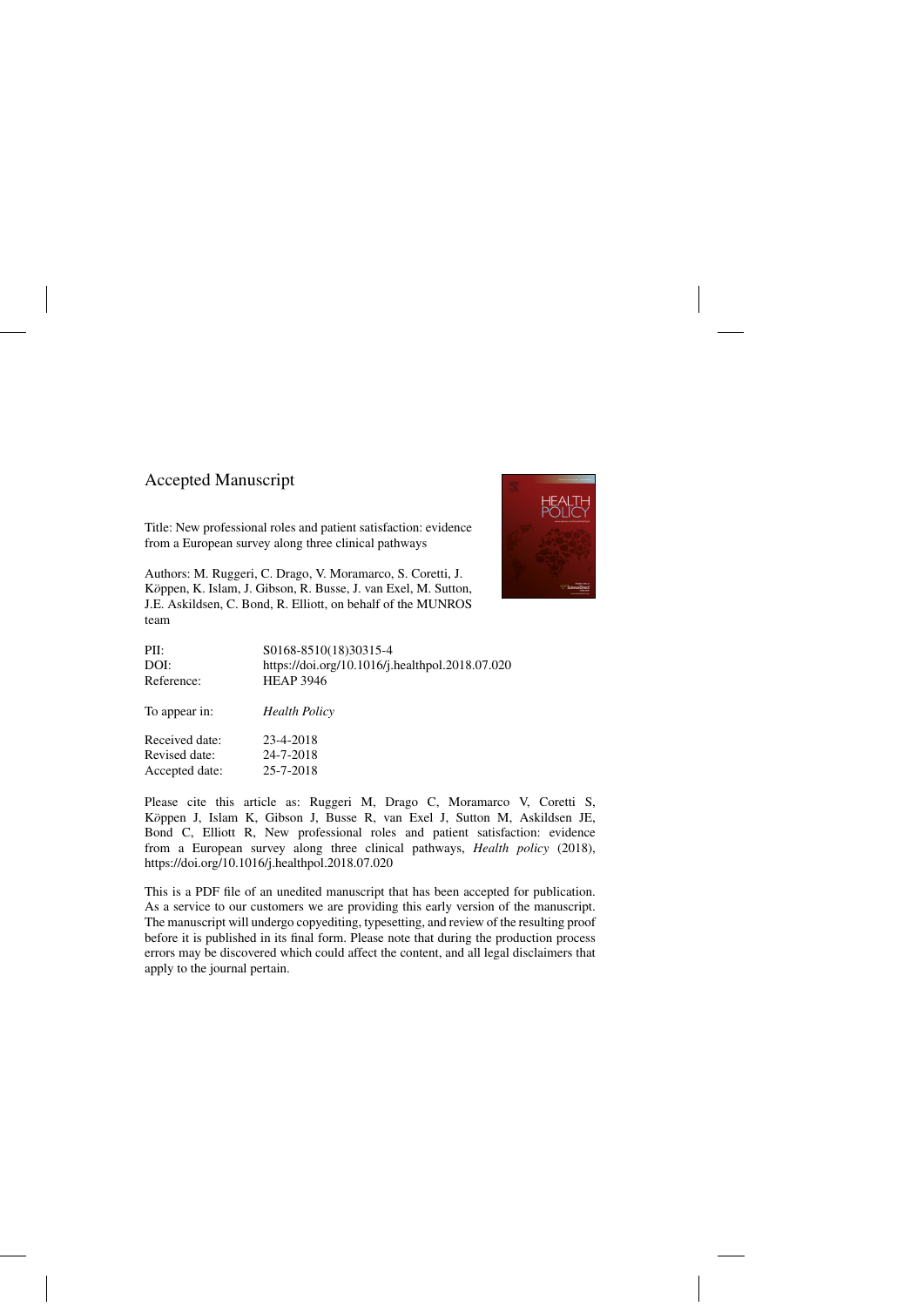# **New professional roles and patient satisfaction: evidence from a European survey along three clinical pathways**

Ruggeri M<sup>1</sup>., Drago C<sup>2</sup>., Moramarco V<sup>3</sup>., Coretti S.<sup>4</sup>, Köppen J<sup>5</sup>., Islam K<sup>6</sup>., Gibson J<sup>7</sup>., Busse R<sup>8</sup>, van Exel J<sup>9</sup>., Sutton  $M^{10}$ ., Askildsen JE<sup>11</sup>., Bond C<sup>12</sup>., Elliott R<sup>13</sup>. on behalf of the MUNROS team

- <sup>1</sup> Università Cattolica del Sacro Cuore, Italy
- <sup>1</sup> Università Niccolò Cusano, Italy
- <sup>1</sup> Università Cattolica del Sacro Cuore, Italy
- <sup>1</sup> Università Cattolica del Sacro Cuore, Italy
- <sup>1</sup> Technische Universitat Berlin, Germany
- <sup>1</sup> Universitetet I Bergen, Norway
- <sup>1</sup> University of Manchester, UK
- <sup>1</sup> Technische Universitat Berlin, Germany
- <sup>1</sup> Erasmus University, The Netherlands

<sup>1</sup> University of Manchester, UK

- <sup>1</sup> Universitetet I Bergen, Norway
- <sup>1</sup> University of Aberdeen, UK
- <sup>1</sup> University of Aberdeen, UK

## **Highlights**

- We explore the impact of new professional roles on patients satisfaction.
- Data were collected in a cross sectional self completed questionnaire study.
- We investigated monitoring and educational practices being performed along three clinical pathways. Università Cattolica del Sacro Cuore, Italy<br>
Università Cattolica del Sacro Cuore, Italy<br>
Università Cattolica del Sacro Cuore, Italy<br>
Università Cattolica del Sacro Cuore, Italy<br>
University of Manchester, UK<br>
University o
	- We found minimal effects when care was provided by non-medical staff.
	- For respondents with breast cancer, care from nurses resulted in increased satisfaction.
- <sup>4</sup> Università Cattolica del Sacro Cuore, Italy
- <sup>5</sup> Technische Universitat Berlin, Germany

- <sup>7</sup> University of Manchester, UK
- <sup>8</sup> Technische Universitat Berlin, Germany
- <sup>9</sup> Erasmus University, The Netherlands
- <sup>10</sup> University of Manchester, UK
- <sup>11</sup> Universitetet I Bergen, Norway
- <sup>12</sup> University of Aberdeen, UK
- <sup>13</sup> University of Aberdeen, UK

1

<sup>1</sup> Università Cattolica del Sacro Cuore, Italy

<sup>2</sup> Università Niccolò Cusano, Italy

<sup>3</sup> Università Cattolica del Sacro Cuore, Italy

<sup>6</sup> Universitetet I Bergen, Norway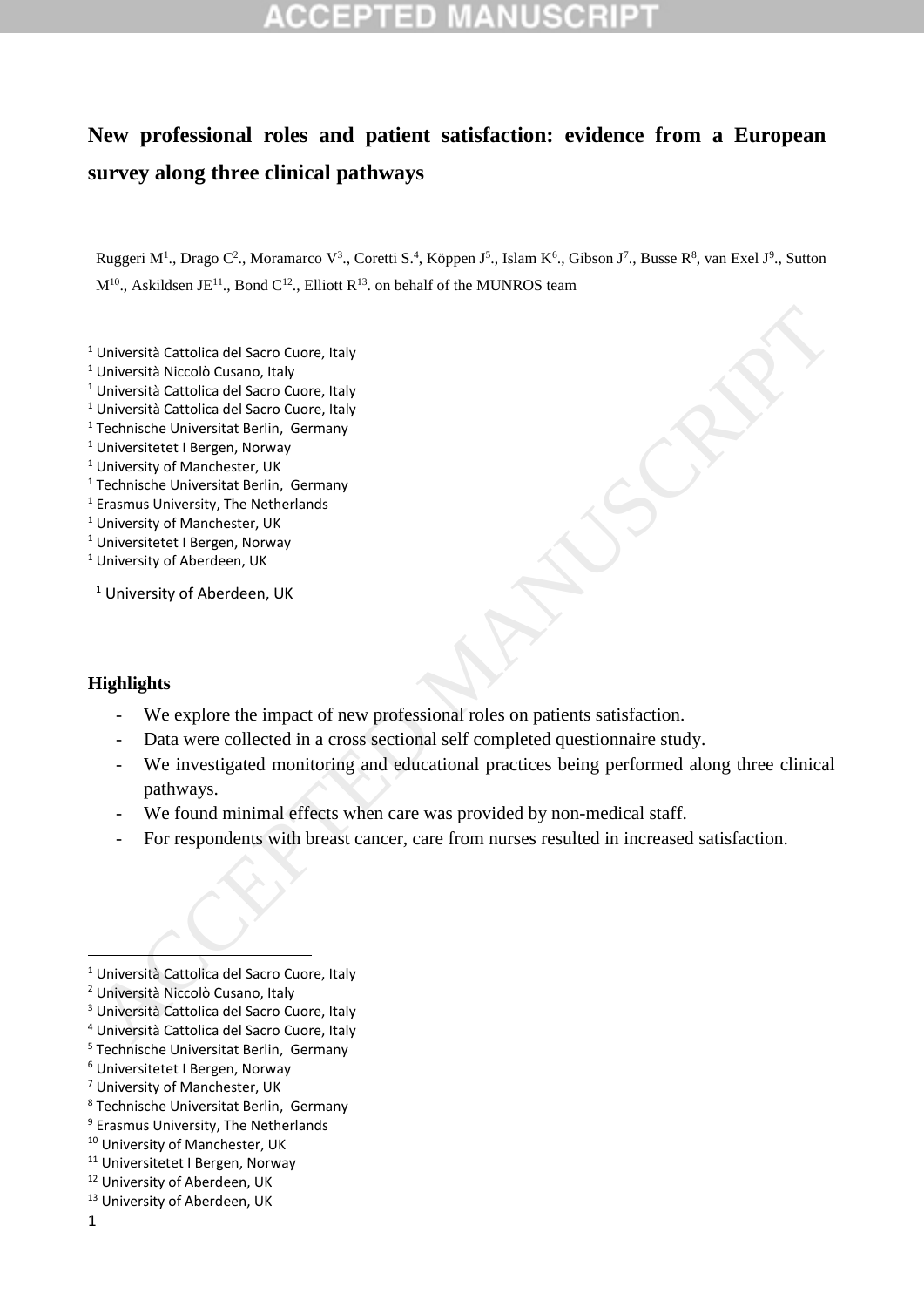# ICEPTED M

Abstract: This paper reports the results of an empirical analysis exploring the impact of new professions (eg a physician associate) and new professional roles on patient experiences of and satisfaction with care. A sub set of data from a patient survey conducted as part of the MUNROS programme of work was used. The overall survey aim was to describe and quantify the use of new professionals and new roles for established health care professionals other than medical doctors, in primary and secondary care sectors in three care pathways in nine European countries Ordered logit models were used to investigate the association between: (1) patient satisfaction with the last visit; (2) with their care provider; (3) with the information provided and a set of covariates explaining the involvement of new professional roles in three clinical pathways: type 2 diabetes, heart disease and breast cancer.For patients with breast cancer, high levels of satisfaction are associated with the involvement of new professions/professional roles in the provision of conditions specific education and monitoring. For patients with heart disease, the involvement of new professions/professional roles is likely to have a negative impact on satisfaction. For patients with Type 2 diabetes results are ambivalent. .Patients belonging to countries experiencing innovative models of healthcare delivery and with high levels of involvement of new professions/professional roles are generally more satisfied. In ogit models were used to investigate the association between: (1) patient satisfaction with the last<br>visit; (2) with their care provider; (3) with the information provided and a set of covariates<br>xyphaling the involvement

conclusion, the introduction of new professions does not affect patient satisfaction negatively, therefore introducing new health professional roles is a pursuable strategy from a patient satisfaction perspective, at least for breast cancer and type 2 diabetes.

Keywords: Healthcare delivery models; Patients' satisfaction; New professional roles, european survey, monitoring and education provision JEL: I12, I18, J21

## **Introduction**

Expenditure on health care is the second largest single item of public spending in all the EU states [1] putting intense pressure on public finances. Member states have in place plans to reduce the rate of growth if not the absolute level of public expenditure. However these constraints come at a time when population need for health care is growing rapidly as a result of changing demography and changing paradigms for treatment. Managing these competing issues is a major challenge both in terms of organizational capacity of healthcare services to respond promptly to the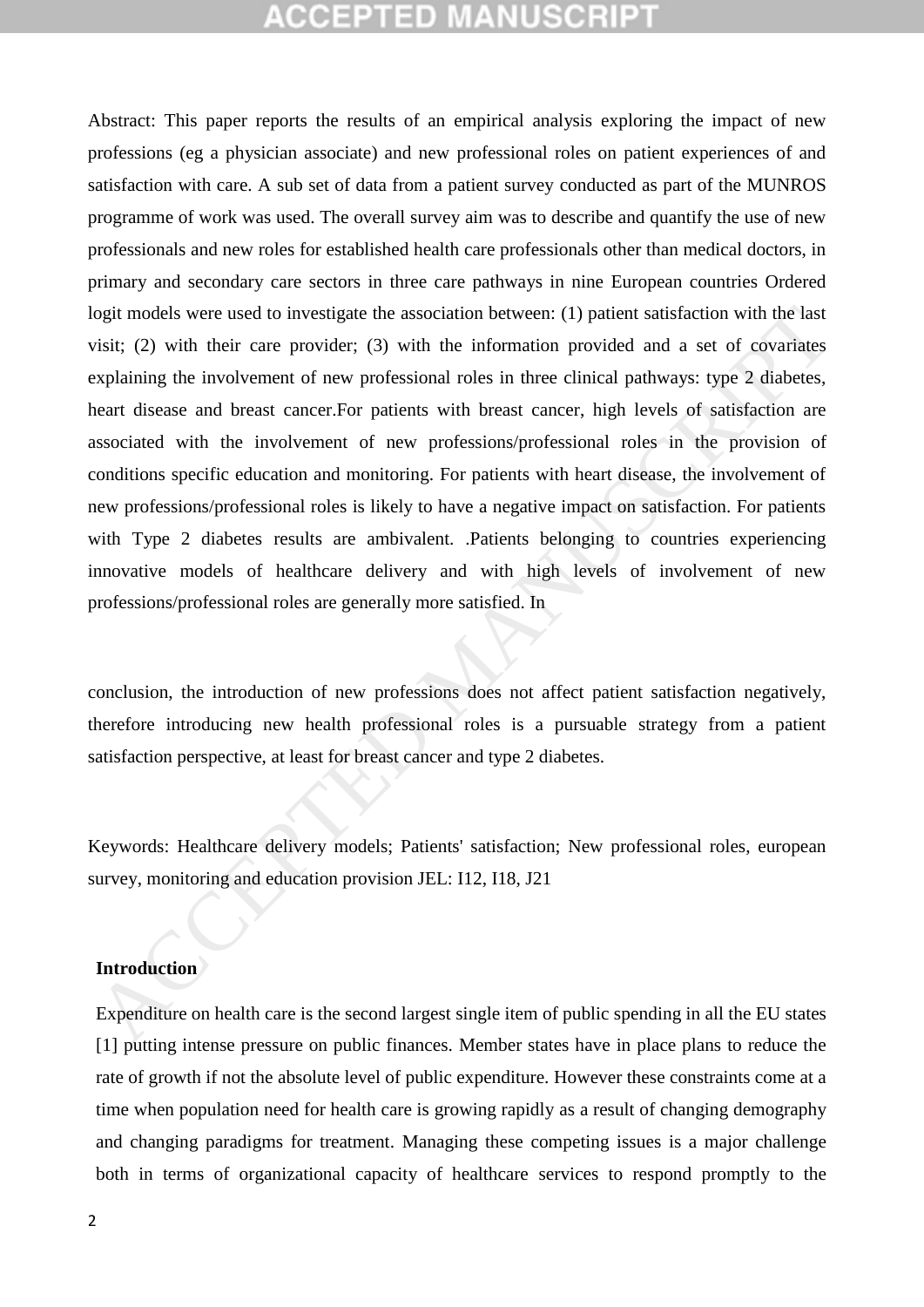increased need and in terms of economic sustainability. In most EU countries, the highest share of national healthcare expenditure (approximately 65%) concerns labor costs. In a traditional physician–centered models of healthcare delivery, medical doctors are the healthcare professionals whose involvement is associated with the highest opportunity cost. In response, EU countries are designing and implementing policies aimed at changing the size and composition of the health care workforce by introducing new, and (or) extending traditional, roles for nonmedical health care professionals. The intention is to deliver cost containment without negatively affecting the quality and appropriateness of care.

New professional roles can either result in delegation of care from doctors to other healthcare professionals (in which case the doctor may still retain a supervisory role and remain responsible for the overall care of the patient) or substitution (in which a professional, such as a nurse prescriber, assumes full responsibility for a task -prescribing - previously the preserve of a doctor). Both of these have further ramifications as care previously delivered by, for example, a nurse is now delivered by a healthcare assistant [2]. These innovations have variously been reported as fragmenting care and increasing overall costs [3,4], as well as improving the quality of care, both in terms of improved outcomes and other performance indicators such as shorter waiting times [5- 8]. Patients and professionals judge the quality of care from different perspectives, and as such patient satisfaction can also be used as an indicator of the perceived quality of care [9]. Patient satisfaction strongly depends on their perceived improvement in quality of life (e.g. relief of symptoms) and therefore on the effectiveness, safety and appropriateness of treatments. The perception that patients have of the quality of care received is also associated with the attitude of the workforce such as the personal traits of doctors (e.g. friendliness, courtesy, respect), the general services received (e.g. cleaning and the quality of food [10], time spent with patients [11], visit related factors (e.g. number of visits, length of visit), and the way health information is communicated [12, 13]. Barriers that decrease the perceived quality of care, and therefore patient satisfaction include poor communication and preference for a particular gender of health care provider [14]. However, making decisions, at policy or individual provider level, on the basis solely of patient satisfaction, could lead to negative effects on the overall costs of care, and other quality indicators such as waiting times, over prescribing and unnecessary referrals. Therefore a balance has to be sought between maximizing patient satisfaction and providing cost effective and clinically effective care. medical health care professionals. The intention is to deliver cost containment without negatively<br>affecting the quality and appropriateness of care.<br>
Here they foreskional relation of care from doctors to other healthcar

One solution is to assess the potential of new organizational models which include new professions and new professional roles [3, 7, 15, 16]. However whilst this approach is increasingly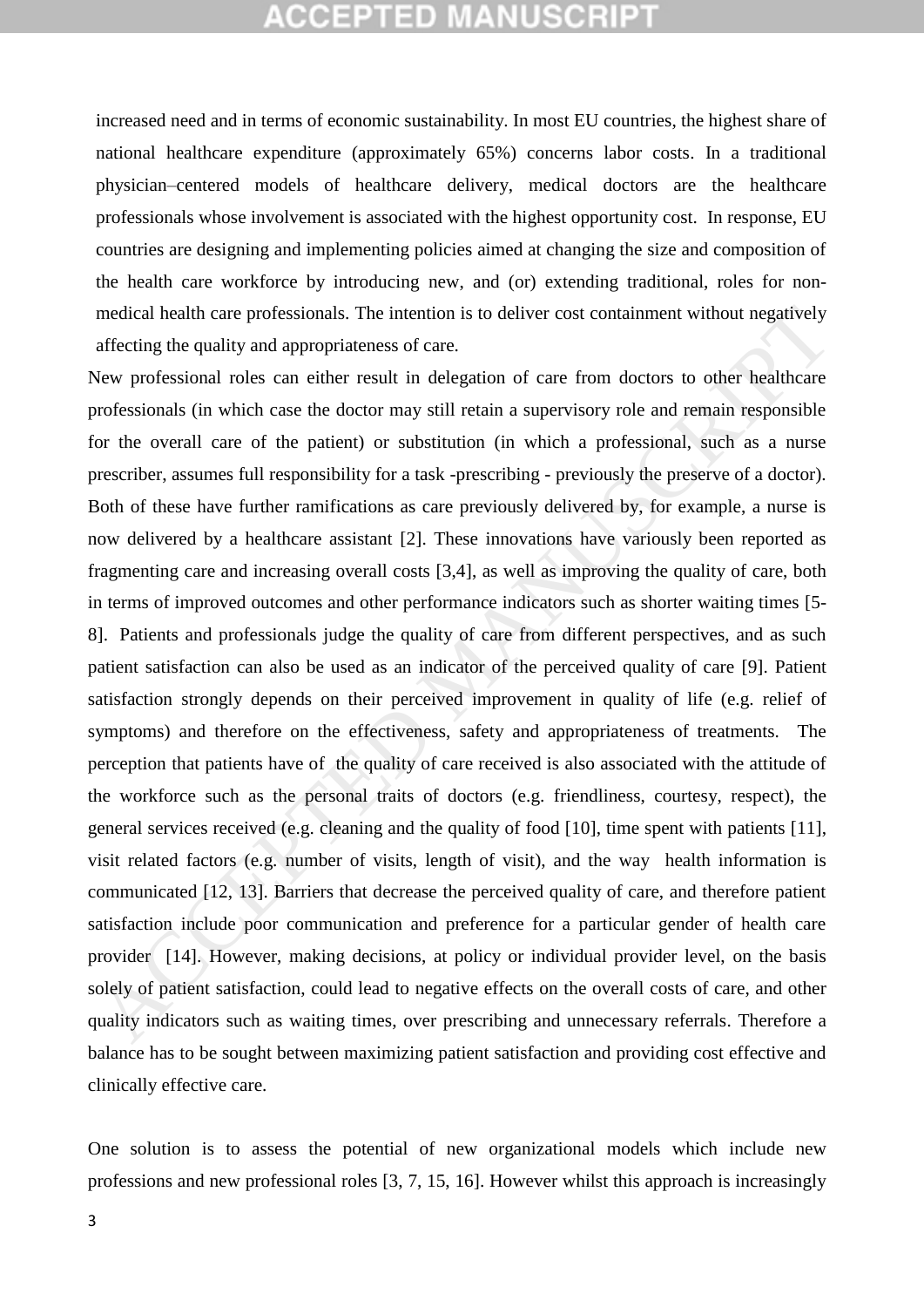widespread, little is known about the overall effects of this approach on the outcomes and costs of care, including patient satisfaction.

The work reported in this paper is a based on an analysis of a subset of data from the MUNROS programme of work (The iMpact on practice, oUtcomes and costs of New roles for health pROfeSsionals) [17] the overall aim of which was to inform a multidisciplinary workforce planning model based on the competencies needed to deliver care rather than on a professional basis (e.g. the number of doctors and nurses needed). The programme of research systematically studied the care provided, and the provider of that care, along the three clinical pathways of breast cancer, coronary heart disease and type 2 diabetes in nine European countries: Czech Republic, England, Germany, Italy, The Netherlands, Norway, Poland, Scotland, and Turkey. In this paper we report the results of an empirical analysis aimed to investigate the impact of new professions and new professional roles on patient satisfaction, as a proxy for perceived quality of care. planning model based on the competencies needed to deliver care rather than on a professional<br>basis (e.g. the number of doctors and nurses needed). The programme of research systematically<br>the studied the care provided, an

#### **Method**

#### *Study design*

This was a cross-sectional patient self-completed survey The method followed the published protocol [17] and was approved by relevant Ethical authorities of each participating country.

#### *Countries*

Nine countries were selected purposively to reflect differences in health care systems in order to maximize the probability of observing the change induced by the introduction of new professional roles compared with the traditional ones. The countries included those in a later stage of the transition process from highly centralized (ex-communist) systems (Czech Republic and Poland) to those at the forefront of innovation (Netherlands, Scotland and England along with countries characterized by more established and stable systems (Germany, Italy and Norway), and Turkey, a country in the process of reforming the health system.

## *Clinical condition*

Three conditions (breast cancer, heart disease and type 2 diabetes) were selected representing respectively a condition involving elective surgery with predominantly secondary care based follow-up, a condition presenting acutely in secondary care followed by long-term follow-up in primary care and a condition largely managed in primary care. The iterative process for selecting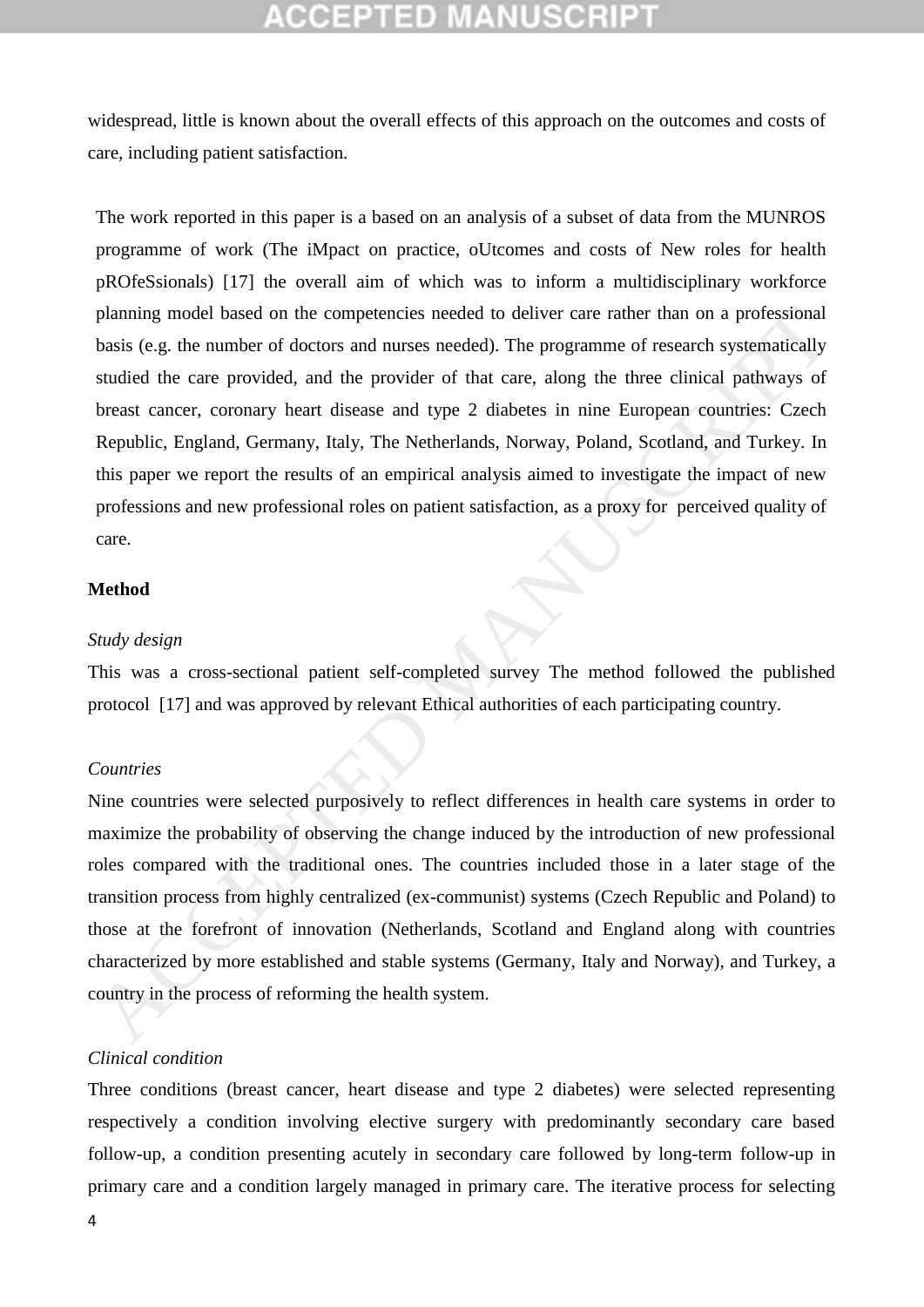these three conditions has been previously described [17].

#### *Clinical setting*

All hospitals in each country were listed, and stratified by type (university and general hospitals), and depending on numbers by geographical region, rurality (urban, suburban or rural), and deprivation level. Specialist hospitals (e.g. mental health hospitals) and community hospitals (staffed by family physicians only) were excluded. Eligible hospitals were invited to take part in the survey by mailing an invitation pack (covering letter, participant information sheet, and expression of interest form). Primary care centers associated with the final sample of recruited hospitals were identified and invited following a similar procedure. Seven countries collected data for all three conditions (Czech Republic, England, Italy, Norway, Poland, Scotland, Turkey) and two (Germany and the Netherlands) collected data for breast cancer and heart disease only. staffed by family physicians only) were excluded. Eligible hospitals were invited to take part in<br>
the survey by mailing an invitation pack (covering letter, participant information sheet, an<br>
xpression of interest form).

#### *Participants and eligibility*

The participants were patients attending the relevant clinic at the recruited hospital, or the associated primary care setting who met the following inclusion and exclusion criteria:

- 1. Male or female aged 21 years and over;
- 2. Receiving care for breast cancer, heart disease or type 2 diabetes.
- 3. Able to understand the purpose of the study and to complete the questionnaire.

In addition, the following disease specific inclusion criteria were applied:

- Breast cancer: patients are between three months to two years' post-surgery;
- Heart disease: patients have had a ST segment elevation myocardial infarction (STEMI), are stabilized (i.e. may still be during initial hospital admission) or within the first two years of follow-up;
- Type 2 diabetes: patients are between three months to two years of follow-up since diagnosis

## *Identification and recruitment of patient participants*

5 A key contact person was identified at each clinical site. According to [17] for each care pathway, patients meeting the inclusion criteria were identified either prospectively, as they attended clinical appointments or from clinical lists, according to local preferences. Those belonging to the former group were provided with an invitation pack (covering letter, patient information leaflet, and questionnaire) by the responsible clinician. They were asked to complete and return the questionnaires directly to the researchers via a special mailbox in the clinic or by mailing it directly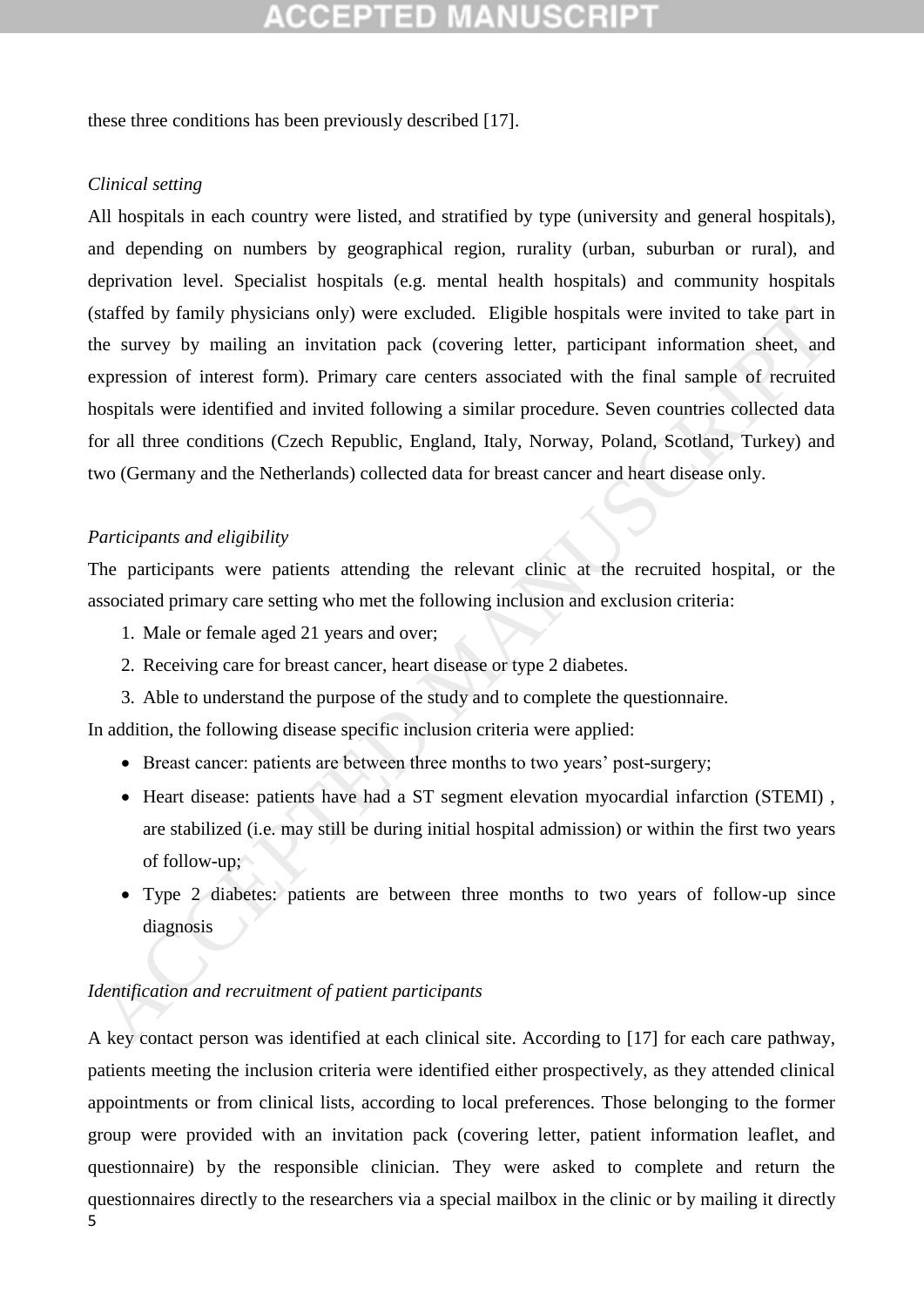in a reply-paid envelope. Those identified from clinic lists were mailed the invitation pack by the clinical staff or their designated representative. A log of patients was maintained to allow identification of non-responders and targeted reminders to be sent. Only in Turkey, patients attending the clinics were asked to complete the questionnaires while waiting for their appointment.

#### *The questionnaire*

The questionnaire development and piloting has been previously described. The final questionnaire included six sections as follows:

**Section 1 General health:** confirmation of diagnosis, Charlson Index (a list of comorbidities used to create a validated score [18]), EuroQol 5D-5L items and thermometer (visual analogue scale). *Section 2 Care received:* completion of a matrix with different aspects of care ('Information, education or advice', and 'Monitoring or other treatment') organised as columns and the health care professional providing that care as rows. Completion was by tick box (yes/no options).

*Section 3 Experience of care:* a list of 20 items associated with ideal patient centered care with completion on a five point (Likert scale ranging from 'almost always' to 'almost never' and with a 'not relevant' option); perceptions about the changes in the type of professional (doctor or nondoctor) providing their care, the perceived organization of the care received (a single doctor responsible/care well-coordinated between multiple providers) and their satisfaction with care (Likert scale responses to six parameters of care (including he care provider and the information provided, and a seventh for overall satisfaction with their last visit; seven points ranging from 'extremely dissatisfied' to 'extremely satisfied' and with a 'not applicable' option). The questionnaire development and piloting has been previously described. The final questionnaire<br>checked six sections as follows:<br>
Ficendar A General headily: confirmation of diagnosis, Charlson Index (a list of comorbid

*Section 4 Use of health care services:* professional seen when receiving care in the last three months and in each health care setting (inpatient/outpatient/primary care - tick box and open questions), medications and procedures received, social care (professional/lay) received.

*Section 5 Willingness-to-pay for an ideal visit*: patients were asked to indicate a value.

*Section 6 Demographic characteristics*: weight, education, employment, income, lifestyle and the effect of the disease on their productivity.

Sections 4 and 5 above are summarized here for completeness but the responses are not included in the analyses reported in this paper.

#### *Sample size*

There was a target to recruit 12 hospitals in each country and in each hospital for clinics relevant to all three conditions to participate (other than Germany and the Netherlands who were only to studying breast cancer and type 2 diabetes). Thus there were planned to be a total of 300 collection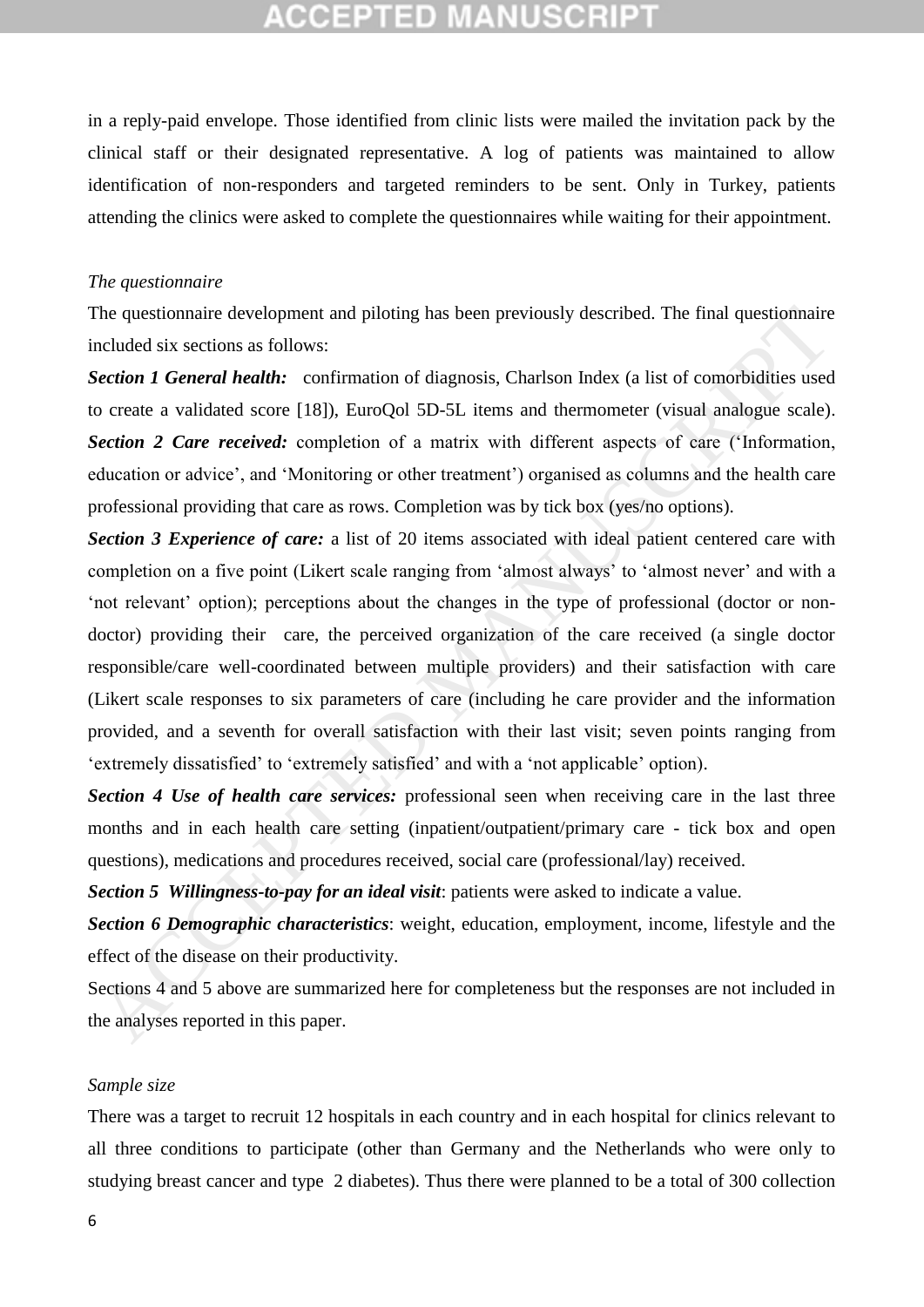sites (36×7 plus 24 X 2). An average of 5 primary care centers per hospital was assumed, i.e. 540  $(60\times9)$ . In each hospital data collection site there was a target of 30 eligible patients, and in each primary care site six patients with each condition (i.e. a total of  $18000 (9000+(60 \text{ x } 18 \text{ x } 7) + (60 \text{ x }$ ) 12 x2)) to be sent a survey). A response rate of 50% was assumed.

#### *Data management and analysis*

Data was entered at country level by local researchers into an agreed Excel template, with a 10% double data entry for quality assurance, before exporting to STATA for cleaning and merging into a single dataset. Simple descriptive frequencies were conducted followed by ordered logit models to investigate the association of patient satisfaction with covariates explaining the involvement of new professions/new professional roles in each pathway. As the dependent variables of interest related to satisfaction are ordinal a linear regression model would have not been inappropriate. Tasks examined along the care pathway in detail were grouped to: (a) provision of educational support (information as leaflets or weblinks; signposting to education programs; advice on healthy eating and exercise; advice on smoking cessation, advice on medicines) and (b) pathway-specific monitoring: breast cancer (emotional support, regular checkups, and an open other option); heart disease (blood pressure, blood tests, heart tests, weight checks emotional support) and type 2 diabetes (blood pressure, blood sugar, blood lipids, emotional support, foot checks). For each group of tasks (educational support and monitoring activities) we created four dummy variables in order to model whether tasks were performed by: (1) Physician Assistants; (2) Nursing Staff; (3) Pharmacists; (4) Allied Professionals or (5) Medical Staff (GP or specialists) which was considered our comparison group. Comorbidities (Charlson Index), socio-economic and demographic variables and a set of country variables were all controlled for. Ionble data entry for quality assurance, before exporting to STATA for cleaning and merging into a<br>touble data entry for quality assurance, before exporting to STATA for cleaning and merging into a<br>tingle dataset. Simple d

Because of the high heterogeneity in the frequencies of patients belonging to each country enrolled in the study (see Table 1), we created two dummy variables discriminating for patients belonging to (1) countries with innovative service models involving the wider health care team (England, Scotland and The Netherlands); (2) countries with a traditional physician-centered model (Germany, Italy and Norway) and (3) countries with high level of centralization (Czech republic, Poland and Turkey) which was considered our comparison group. High heterogeneity was also found concerning education levels.. This would have caused problems with the residuals estimations in the regression framework. For this reason education levels were included in the model by mean of a dummy variable representing whether patients were holding a bachelor degree or not. For each pathway, three models were estimated with the dependent variables being discrete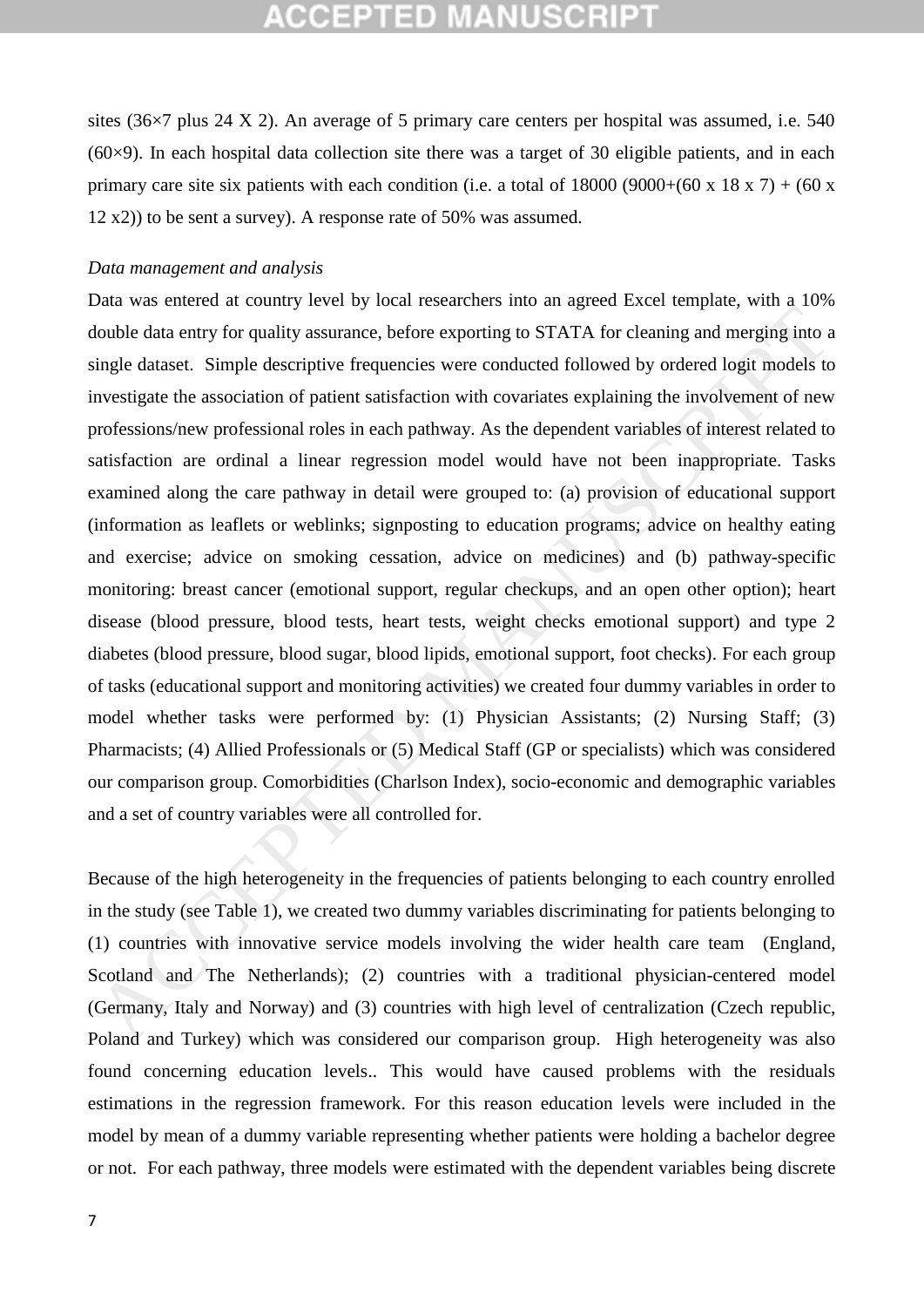variables which were derived by recoding the seven Likert levels into three as follows: (1) 1-3 dissatisfied; (2) 4-5 - moderately satisfied; and (3) 6-7 - very satisfied. The dependent variables expressed levels of satisfaction with (a) the overall satisfaction with last visit; (b) satisfaction with care provider and (c) satisfaction with information provided. The formal specification was: *(2)*

$$
SATn_P = \alpha + \beta_1 EDUPHAS + \beta_2 EDUNS + \beta_3 EDUP HAR + \beta_4 EDUALP + \beta_6 MONIPHAS
$$
  
+  $\beta_7 MONINS + \beta_8 MONIPHAR + \beta_9 MONIALP + \beta_{10} FEMALE + \beta_{11} BACHELOR$   
+  $\beta_{12} EMPLOYED + \beta_{13}AGE + \beta_{14} AGESQ + \beta_{15} CIC + \beta_{16} COUNTRY1 + \beta_{17} COUNTRY2$   
+  $\varepsilon$ 

Table 1 shows the description of subscripts, variables and coefficients. Significance levels were set *a priori* at 1% with 5% associations also noted.

#### TABLE 1 [insert here}

## *Sensitivity analyses and regression diagnostics*

Firstly we computed the correlation matrix to detect multicollinearity. Secondly, we used a link test to investigate the correct specification of our model. For every estimation across the three pathwayspecific models, we tested (1) the linear specification (null hypothesis) versus a quadratic form (alternative hypothesis) and (2) whether any potentially relevant variable had been omitted. Thirdly, restricted forms of the models were estimated to test for the models' stability when excluding any groups of covariates from the estimation. Groups of covariates excluded were those explaining whether: (a) educational support is provided (in equation (2) from *EDUPHAS* to *EDUALP*); (b) monitoring support is provided (in equation (2) from *MONIPHAS* to *MONIALP*). Fourthly, interaction forms were studied. We explored some alternative specifications where two discrete variables were created in order to explain whether patients were provided with educational support or monitoring by more than one professional. The discrete variables had values of 1, 2 or 3 according to whether patients were receiving educational support or monitoring by one, two or three different professionals respectively. +  $\beta$ ,  $MONINS + \beta$ ,  $MONIPHAR + \beta$ ,  $MONIIH + \beta$ ,  $\beta$   $\Gamma_{12}EEMELB + \beta$ ,  $\beta$   $\Delta CHESD$  +  $\beta_{12}ECHELB + \beta_{12}ECHELB + \beta_{12}ECHPLOVED + \beta_{22}AGE + \beta_{12}AGESB + \beta_{12}CGL + \beta_{12}CONNTRY1 + \beta_{22}CONNTRY2$ <br>
Table 1 shows the description of subscripts, varia

#### **Results**

#### *Descriptive findings*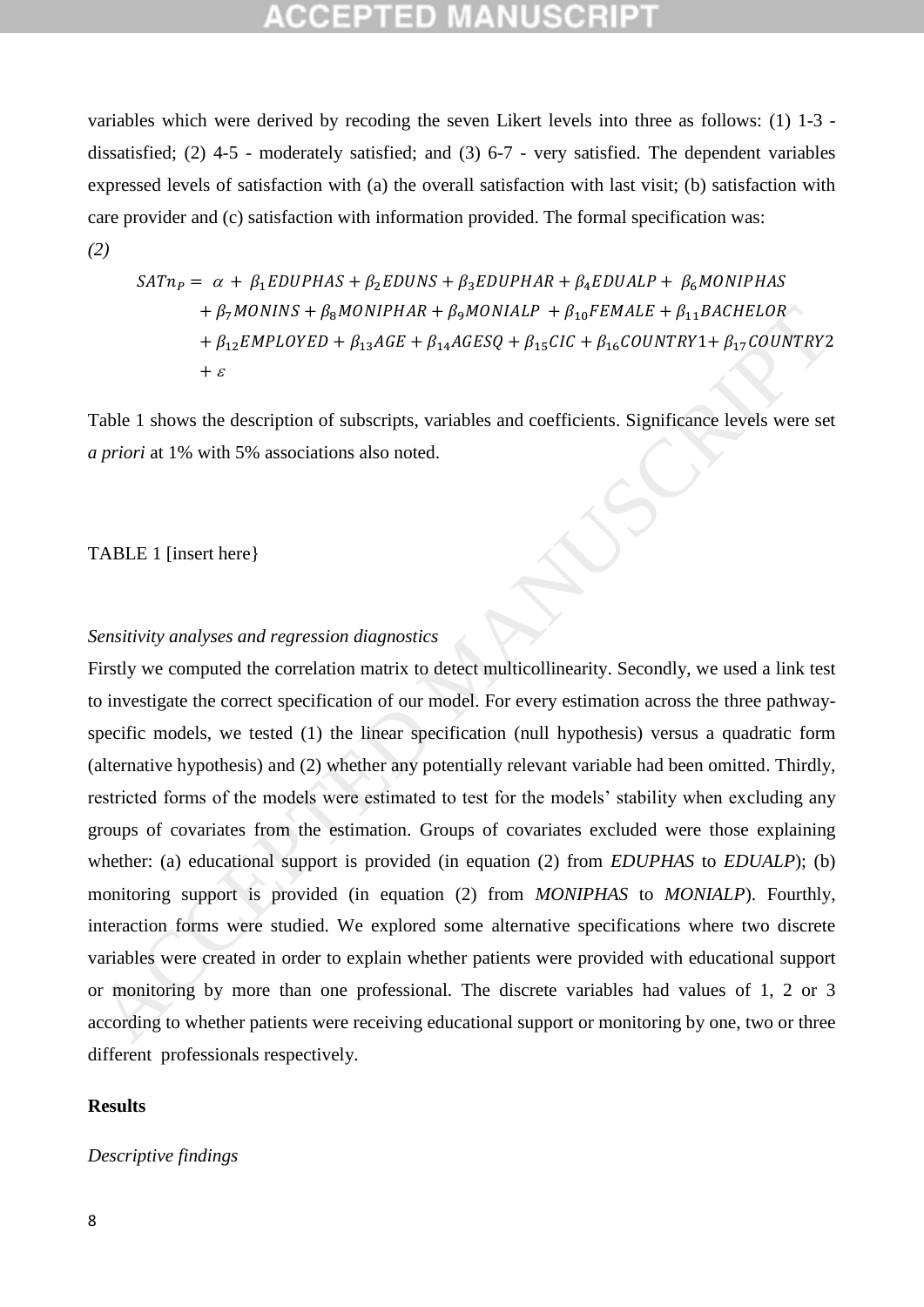The response rate to the surveys was 32.3% for breast cancer (1047/3240), 35% for heart disease (1136/3240) and 30.7% for type 2 diabetes (775/2520). The general characteristics of the sample (age, gender, education etc) along with the number of patients enrolled, are shown in the Appendix Table A1 for each country and all three conditions explored.

#### Information, education or advice received by patients

Whilst most patients with type 2 diabetes reported receiving education, information or advice from a medical staff during their care (ranging from 96.5% (279/289) for Italy to 64.00% (48/75) for England) there was less consistency for heart disease (ranging from 81.97% (50/61) for the Netherlands to 28.23% (35/124) for Turkey ) or breast cancer (ranging from 86.11% (62/72) for the Czech Republic to 21.91% (39/178) for Turkey). General leaflets were dominant forms of education across all three conditions with advice on lifestyle and medicines being frequently reported for breast cancer. For patients with heart disease referral to other programs and smoking cessation advice were also frequently mentioned, as was the case for patients with type 2 diabetes (although smoking advice was not reported by many of the responders from England and Scotland). No particular type of education was provided solely by a single type of health care professional in any country, although medical staff and nursing staff were reported by patients most frequently. This was especially the case for patients with breast cancer compared to the other two conditions in which pharmacists and AHPs were more involved especially in Scotland and the Netherlands for heart disease and Scotland Italy and Norway for patients with type 2 diabetes. In medical staff during their care (ranging from 96.5% (279/289) for Italy to 64.00% (48/75) for<br>England) there was less consistency for heart disease (ranging from 81.97% (50/61) for the<br>Schelands to 28.23% (35/124) for

#### Monitoring or other treatment received

The proportion of patients who stated they had received some kind of monitoring ranged between 100% to 66% for respondents with breast cancer, 97% to 58% in the heart disease sample, and 95% to 64 in the type 2 diabetes sample. Concerning patients suffering from breast cancer, the type of monitoring or treatment varied by country; for example whilst emotional support was widely reported to have been provided in all countries this was less in Norway and Italy. Regular checks were universally provided, with medical staff generally involved. In England physician associates were involved in 'other' checks or treatments, and AHPs consistently contributed to a small extent. Most respondents with heart disease reported receiving blood pressure checks, and blood and heart tests from both medical and nursing staff. Emotional support was less universally reported especially from respondents in Norway. Most monitoring appeared to be conducted in Italy, Scotland and England and least in Norway.

In all countries respondents suffering from T2D reported receiving monitoring principally from the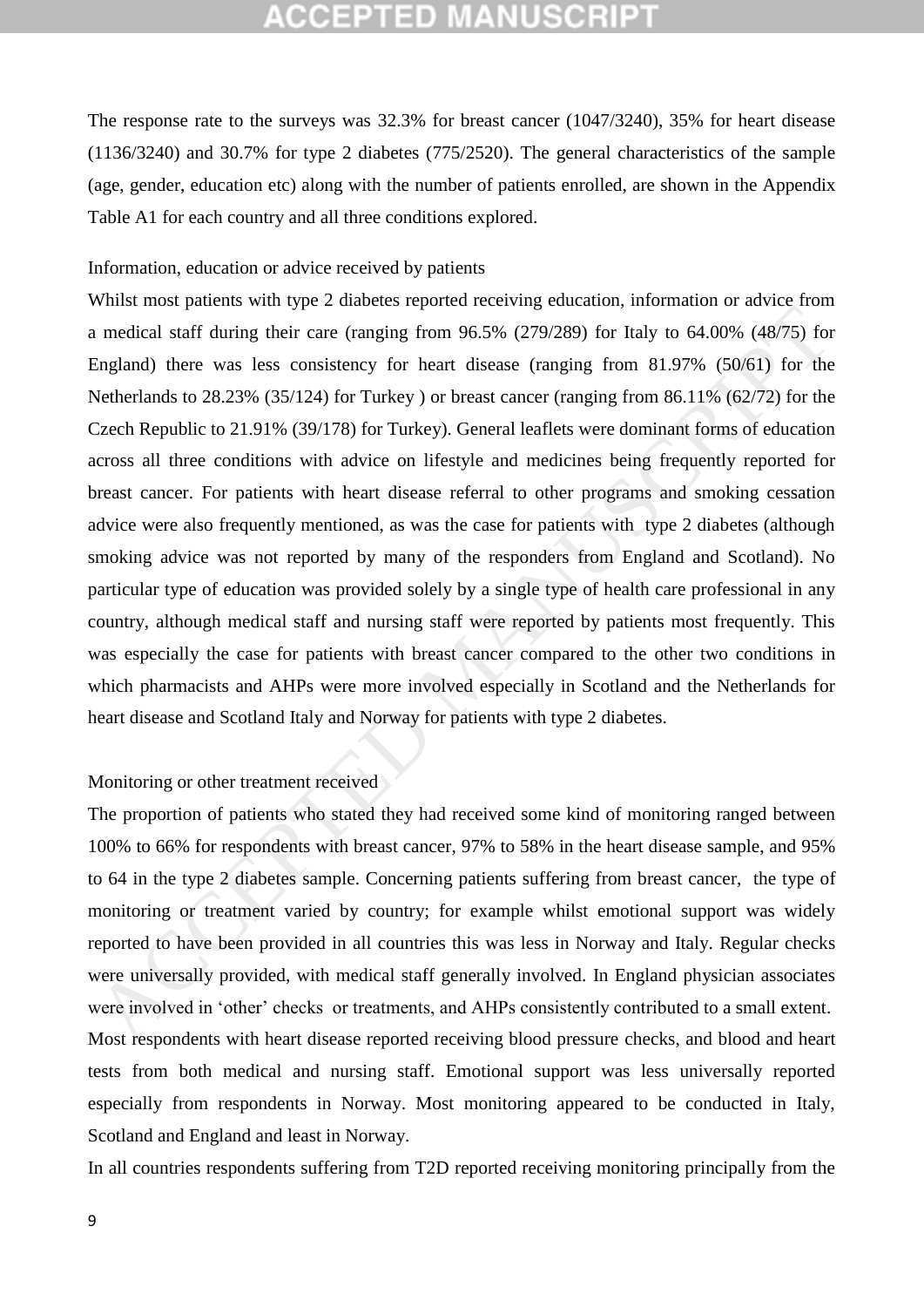# :СЕРТЕD М

medical and the nursing staff with pharmacists and allied professionals playing a smaller role than for the other two conditions. Blood pressure checks, blood sugar and lipids were monitored more than mental health or podiatry checks. The Czech Republic, Norway and Turkey were more doctorcentered and in Italy allied health professionals paid particular attention to foot checks. Poland, England, Norway and the Czech Republic reported less monitoring than the other countries.

#### *Inferential results*

#### Breast Cancer

Table 2 below shows the results for respondents with breast cancer. Compared to care provided by medical staff, there is a positive co-efficient i.e. a positive relationship, between satisfaction with all three included aspects of care, and the delivery of an educational task by a physician assistant, nurse or allied health professional. This reaches significance (p<0.01) for nurses and '*satisfaction with last visit*' and '*information provided'*. A similar positive relationship is seen with the provision of monitoring activities by a nurse or a physician assistant, reaching the 1% significance level for physician assistants and nurses for '*satisfaction with last visit'* and '*information provided'*, and for nurses also for '*satisfaction with care provider'*. Conversely there is a significant negative coefficient  $(p<0.01)$  for all three measures of satisfaction for allied health professionals providing monitoring and for pharmacists providing monitoring with *'satisfaction with care provider'*. Interestial results<br>accest Cancer<br>accest Cancer<br>accest Cancer<br>accest Cancer<br>accest Cancer<br>accest Cancer<br>accest Cancer<br>accest of care, and the delivery of an educational task by a physician assistant,<br>in the acceler of care

There is a weak  $(p<0.05)$  positive association between all three satisfaction measures and respondents experiencing care in countries categorized as having 'innovative service models' compared to traditional or centralized models, and significant  $(p<0.01)$  negative coefficients for all three satisfaction measures and respondents experiencing care in countries categorized as having a ' physician-centered model'. In general being older is weakly associated  $(p<0.05)$  with being more likely to be satisfied (all three measures), as is having co- morbidities and 'satisfaction with care provider' whilst negative coefficients are associated with '*satisfaction with information provided*' and being employed.

The model including *'satisfaction with care provider'* as a dependent variable, shows the highest pseudo R-squared (5%) although difference across all three models are small.

TABLE 2 [insert here]

Heart disease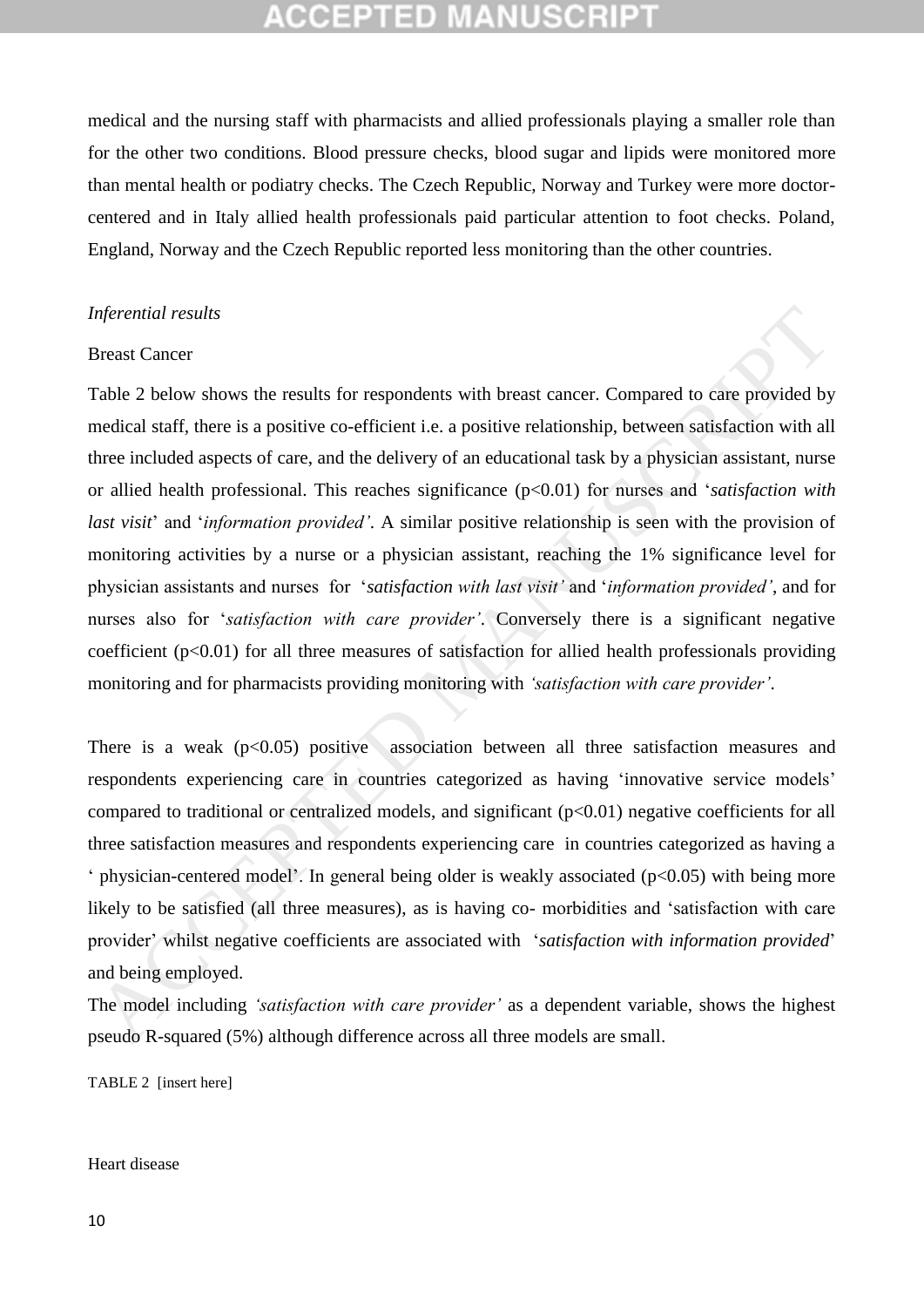Table 3 below shows the results of the ordered logit models for the respondents with heart disease for the three different satisfaction measures. Compared to care provided by medical staff, these are overall less robust than for the respondent with breast cancer with no significant positive coefficients for educational activities. There is a negative coefficient (p<0.01) for '*satisfaction with care provider*' when nurses provide educational activities, and for *'satisfaction with last visit'* and '*satisfaction with information received'* when pharmacists provide educational activities. Similarly there is a weak negative association (p< 0.05) with '*satisfaction with care provider'* when physician assistants provide educational activities.

When monitoring activities were considered, there was little variation across providers for any of the three satisfaction measures. The only association was a weak negative correlation co-efficient (p<0.05) for '*satisfaction with last visit*' when nurses delivered care. For all three satisfaction measures, respondents were more likely to be satisfied  $(p<0.01)$  if they were educated to degree level, or based in countries with either innovative or traditional service models (compared to centralized service models). There were no other statistically significant relationships. The model including *'satisfaction with last visit'* as dependent variable, shows the higher pseudo R-squared (9%).

#### TABLE 3 [insert here]

#### Type 2 diabetes

Finally Table 4 below shows the results of the ordered logit model for respondents with Type 2 Diabetes. As with heart disease there few significant correlations, and none are positive. Compared to care delivered by medical staff, there is a negative association (p<0.01) with '*satisfaction with care provider*' when nurses, or to a weaker extent (p<0.05) physician associates provide educational activities, and similarly a negative association with '*satisfaction with last visit*' and '*satisfaction with information provided*' when pharmacists provide educational activities. There is a weak positive coefficient with '*satisfaction with last visit'* when nurses provide monitoring activities. Respondents receiving care in countries with innovative service models, and traditional service models are more likely  $(p<0.01)$  to be satisfied as assessed by all three measures compared to countries with a centralized system although in the latter group the relationship is slightly weaker reflected by the lower coefficients. Finally those educated to degree level were more likely to be satisfied (p<0.01) as assessed by all three measures. The model including '*satisfaction with last visit'* as the dependent variable, shows the higher pseudo R-squared (6%) although difference across all three models are small. there is a weak negative association (pc 0.05) with *'satisfaction with care provider'* when physician<br>sistants provide educational activities.<br>When monitoring activities were considered, there was little variation across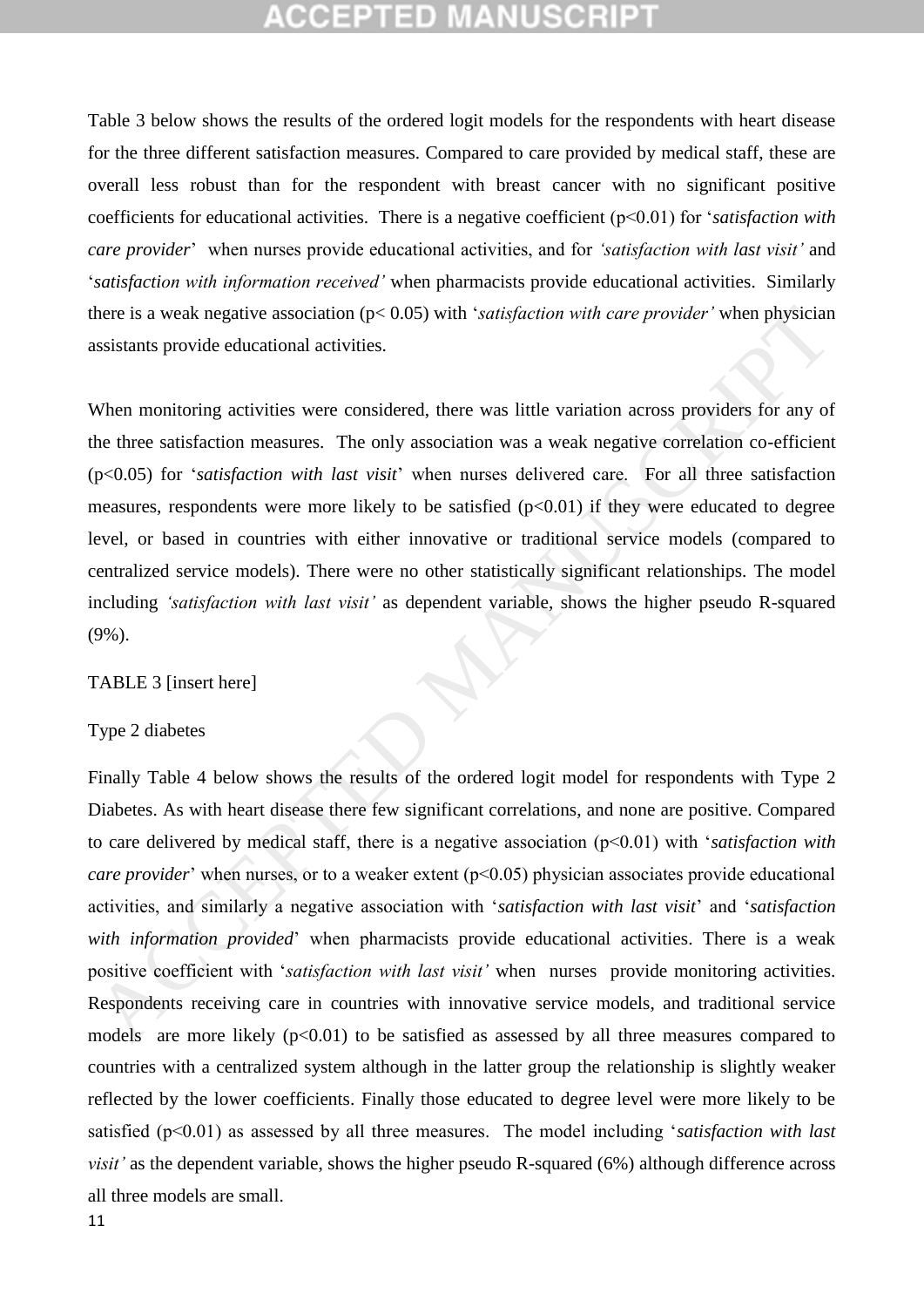# :GEPTED M

#### TABLE 4 [insert here]

#### Sensitivity analyses and regression diagnostics

The collinearity matrix estimating the Pearson indexes, did not show relevant levels of correlation between dependent variables. Regarding the misspecification analysis (see Appendix Table the results of the link test did not show significant values ( $p > 0.10$  in all specifications considered) meaning that the linear assumptions of the model were likely to be correct and no relevant variables were likely to be omitted.

In all three pathways, restricted specifications confirmed the results of the full specifications (see Appendix Tables  $A2 - A4$ ). For every dependent variable, in each pathway, the inclusion of interaction forms showed a negative coefficient, suggesting that patients are likely to be less satisfied when more than one different professional provides educational support or monitoring, other than for breast cancer. In this pathway this relation was weakly statistically significant (p<0.05) for '*satisfaction with care provider'*.

#### **Discussion**

This cross sectional study is one of the first to look at a European level on the effects on patient satisfaction of extending the health care team to involve more non-medical health care professionals in the provision of care. Our focus on three care pathways of clinical significance, breast cancer, heart disease and type 2 diabetes, has demonstrated the effect of the condition itself on patients' views. The econometric model has been shown to be robust as, tests on misspecification did not suggest that potentially relevant variables that could have impacted on the estimated functional form had been omitted. However, pseudo r-squared, always under 10%, reflects the complexity of seeking a full specification when the dependent variables are self- reported outcomes. meaning that the linear assumptions of the model were likely to be correct and no relevant variables<br>verte likely to be omitted.<br>The all three pathways, restricted specifications confirmed the results of the full specifica

Limitations of the study include the well recognized challenges of interpreting self reported data, variable response rates by country and condition, and differing 'extended' roles in different countries. Furthermore, to avoid too many sub groups all titles within a professional grouping (eg general nurse, specialist nurse, advanced practice nurse) have been combined into a single grouping possibly diluting the effect of those within the profession with advanced training (eg for nurses and pharmacists) and for allied professionals combining several different professions amongst whom some will have a greater or lesser relevance to the pathway (for example the role of radiographers in breast cancer and dieticians and podiatrists in type 2 diabetes). Another limitation concerns the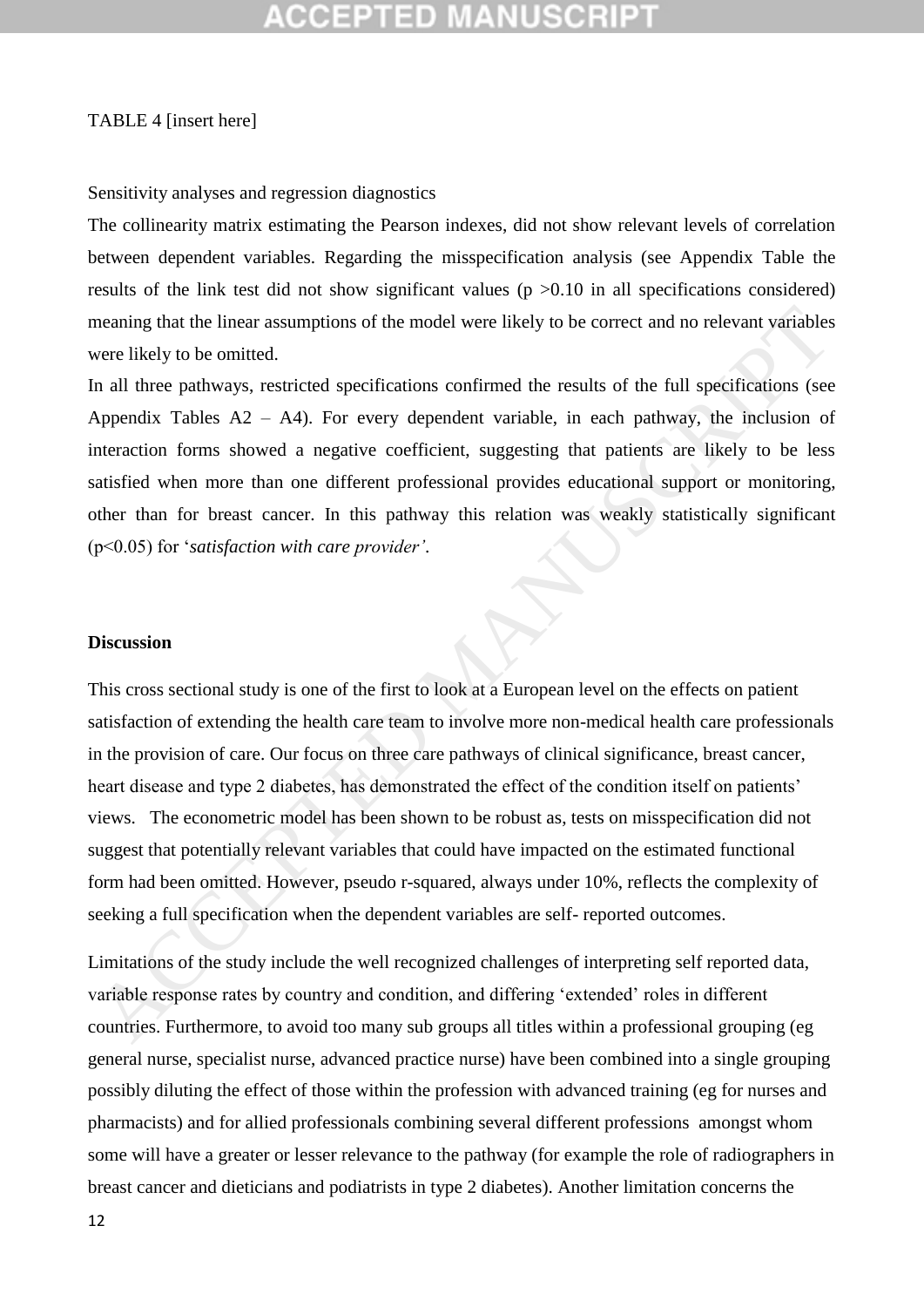creation of variables concerning (1) different professional roles; (2) countries; (3) education. So for professional roles, although questionnaires were presented in in country-specific languages which were extensively piloted, some sub-groups of professional roles are not formally recognized or even exist in every country. Furthermore when they do exist, there is no agreed definition for, or universally applied, professional qualification or job title to describe them [19]. We were aware of this problem when developing the questionnaires, and grouping professionals in macro-groups in our analyses (i.e. nurses, pharmacists, medical doctors) increased robustness in the creation of our variables, partially solving this problem. Further research should address this potential limitation by focusing on single tasks and/or specific roles. Secondly we decided to group countries according to the level of innovation of patient – centered delivery models in order to address the heterogeneity in the number of country-specific observations. Controlling for country specific dummies would have implicitly taken into account cultural differences that have not been considered in our groups. For example, patients from Italy and Norway, that were grouped together, could have different cultural approaches in the way they experience care and healthcare.

Concerning the third point we decided to dichotomize the data by using a dummy variable based on holding a bachelor degree or not. Lower educated persons tend to have less health management skills, are more often sick and have a shorter life expectancy. However, this does not refer to those with middle education so that our dummy variable could have undervalued this effect as middle educated were grouped together with lows.

Concerning the breast cancer pathway, the provision of both monitoring and education by nurses was associated with higher levels of satisfaction. This could reflect that for a diagnosis such as breast cancer, with its psychological impact, there is a preference for being attended to by a female professional (the high majority of nurses). Furthermore in the UK and The Netherlands specialist breast care nurses have been a core part of the multidisciplinary team for some time and are highly valued [11]. For breast cancer it was also shown that there was greater satisfaction from respondents in countries categorized as having innovative service models and deploying more new professionals and professional roles. our analyses (i.e. nurses, pharmacists, medical doctors) increased robustness in the creation of our variables, partially solving this probable. The research should address this potential limitation by consisting to moving

In heart disease, patients still perceive the support of medical staff as key drivers for high levels of perceived quality of care. Both countries experiencing high involvement levels of new professional roles and in transition from traditional healthcare deliveries were associated with high levels of satisfaction thus suggesting that, also in those countries where professionals other than medical staff have been assigned and trained for new roles (e.g. the echocardiogram technician), this is well received by the patients.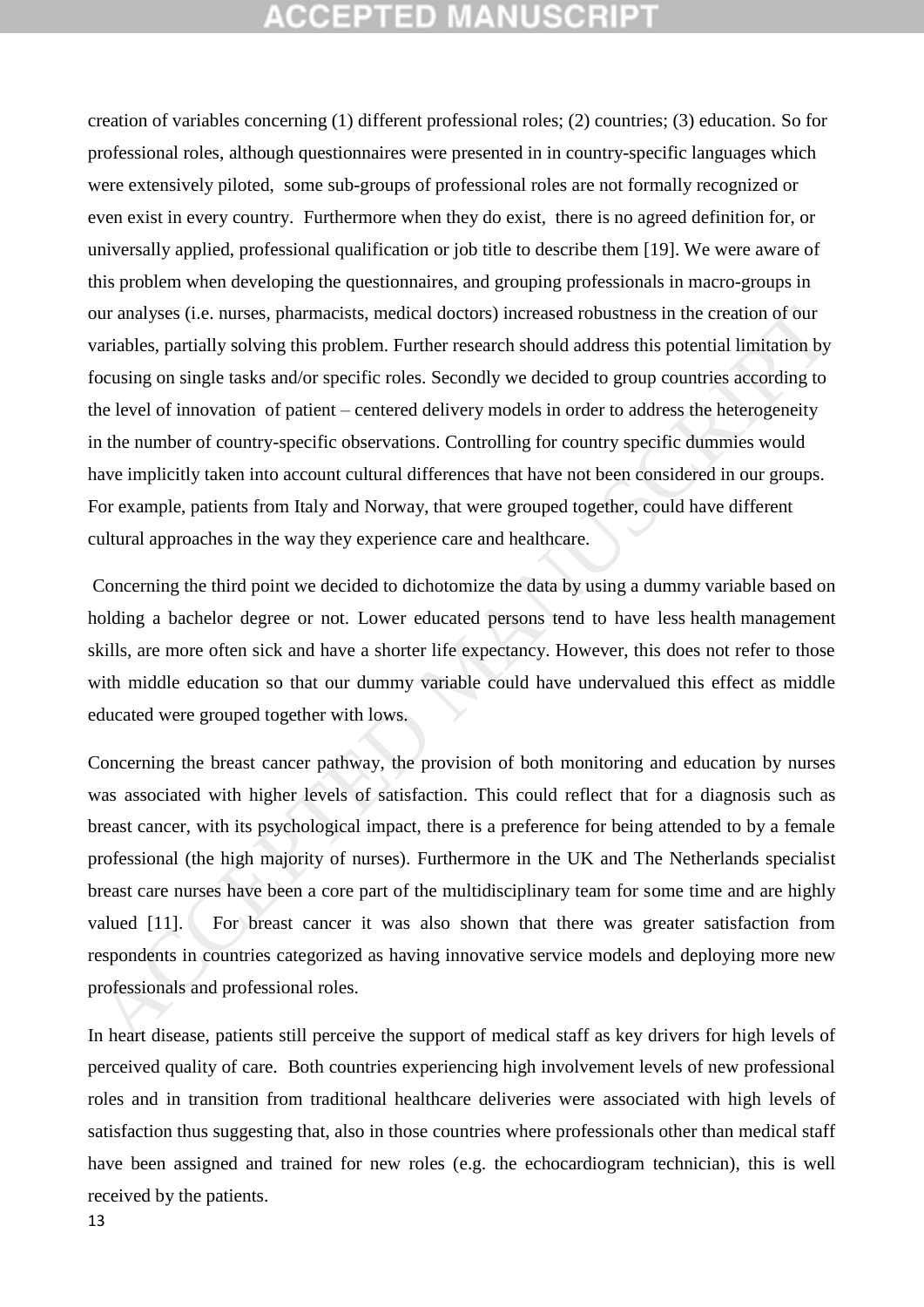Finally in type 2 diabetes patients, the role played by allied professionals, could reflect the increased awareness of a healthy diet and monitoring for retinal damage and podiatry check to reassure on circulatory problems and the roles of dietitians, optometrists, retinal scanners, and podiatrists. As with heart disease, respondents from countries with an innovative service models were more likely to be satisfied.

In our sensitivity analysis we tested for the inclusion of interaction forms in the model, to investigate whether being provided with monitoring and educational activities by more than one professional could have a positive (negative) impact on patients' perceived quality of life. In each estimation across the three pathways we found a negative association (not significant) between these forms and levels of satisfaction, thus suggesting that providing monitoring and education by more than one professionals can be potentially perceived as a determinant for lower levels of coordination and integration of healthcare and thus, negatively influencing quality of care.

The associations suggested in this observational study should encourage policy makers to use the wider health care team in the delivery of care without fear of negative patient feedback on the quality of care received. This is reassuring for countries such as England, Scotland and the Netherlands where this is already declared policy. It also provides a good incentive for countries like Italy where the task substitution from medical staff to other professionals (e.g. nurses) is perceived as a necessity due to budget constraints and medical staff shortages, but there are still cultural barriers that slow down this process at least in some regions (with the Northern Italy being more keen on involving new health professional roles in some disease pathways [20-22]). any and the proposition of this study, a pattern has emerged which and considerate and considered proposition and provided with monitoring and educational could have a positive (negative) impact on patients' perceived qual

#### **Conclusion**

Despite the limitations of this study, a pattern has emerged which suggests that in general new professionals and new professional roles do not negatively impact on patient satisfaction. Where an effect is seen, this is more likely to be one of increased rather than decreased satisfaction.

14 However, the involvement of pharmacists and allied professionals is not always evaluated positively. Perhaps the reason could be that patients need to get used to new roles, since respondents in countries categorized as having innovative service models experienced higher levels of satisfaction in our study. The most important reason why policy makers should pursue the implementation of new professional roles in the healthcare sector remains the potential to control costs and rationalize the use of scarce resources enhancing productivity levels (e.g. reduction of waiting lists, decrease in the re-admission rates). This is even more relevant for chronic conditions involving a growing old population [21]. Nonetheless it should be remembered that satisfaction is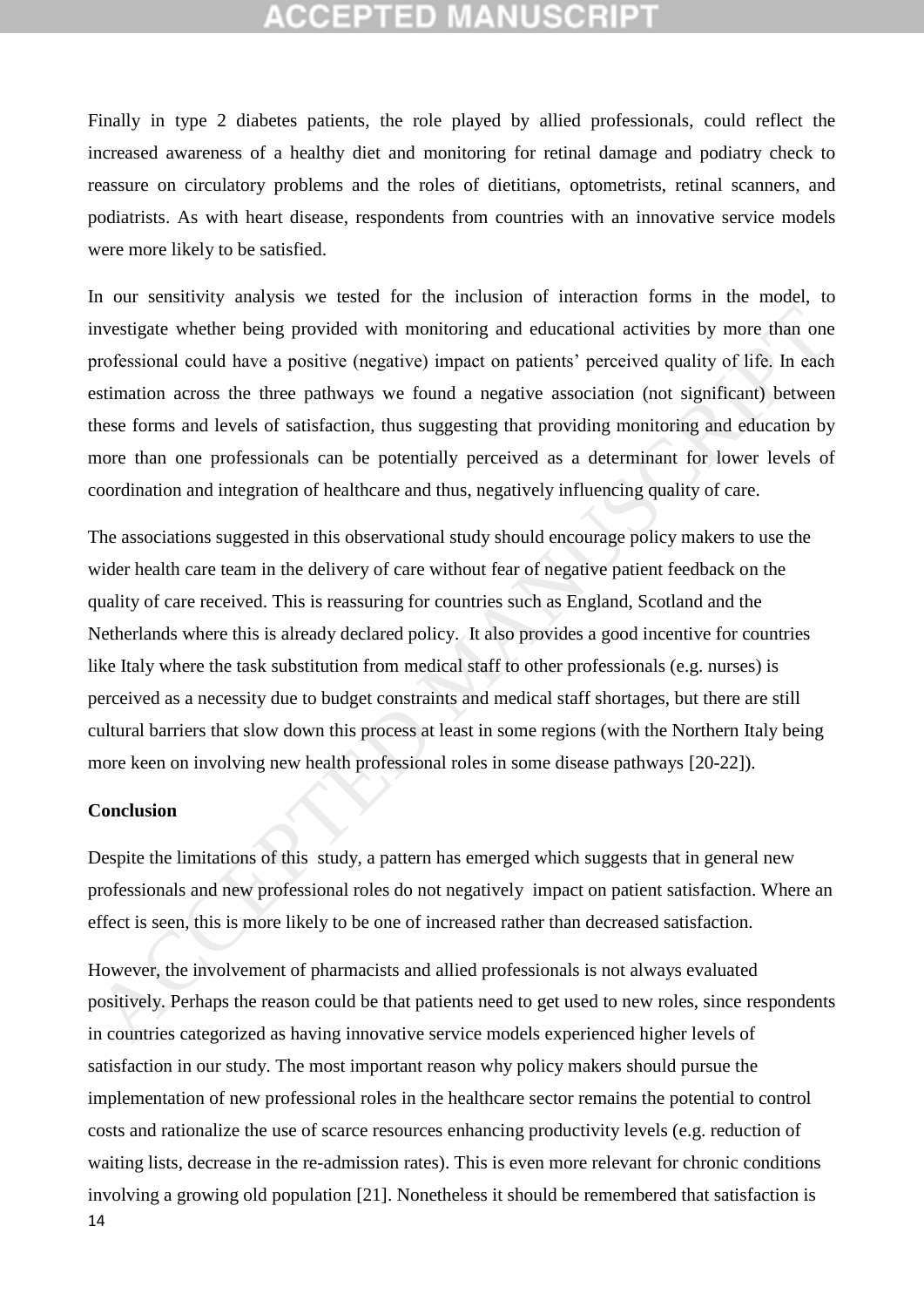#### 10 Ė 0 10  $\mathbb{C}$

also very context, location and individual provider specific and detailed ongoing monitoring of patient satisfaction and other patient outcomes is essential when such fundamental changes are introduced.

ACCEPTED MANUSCRIPT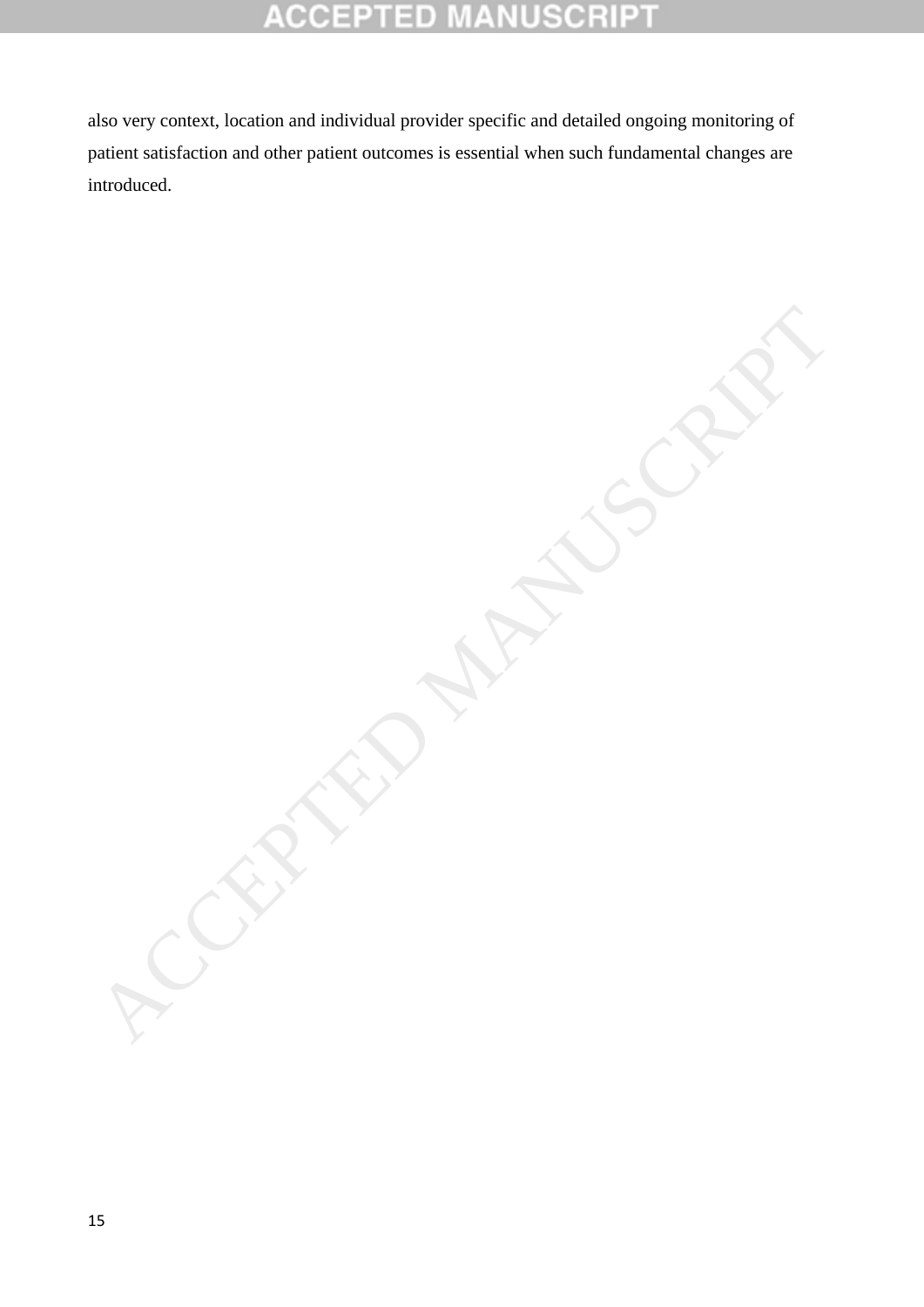## **References**

[1] http://ec.europa.eu/eurostat/statisticsexplained/index.php/Government\_expenditure\_on\_health

[2] Delamaire M, Lafortune G. Nurses in Advanced Roles: A Description and Evaluation of Experiences in 12 Developed Countries. OECD Health Working Papers. 2010 No. 54.

[3] Tarrant C, Sinfield P, Agarwal S, Baker R. Is seeing a specialist nurse associated with positive experiences care? The Role and value of specialist nurses in prostate cancer care, BMC Health Serv Res 2008; 8: 65.

[4] Caldow J, Bond C, Ryan M, Campbell NC, San Miguel F, Kiger A, Lee A. Treatment of minor illness in primary care: a national survey of patients satisfaction, attitudes and preferences regarding a wider nursing role. Health Expect 2007; 10(1): 30–45.

[5] Lis CG, Rodeghier M, Grutsch JF, Gupta D. Distribution and determinants of patient satisfaction in oncology with a focus on health related quality of life. BMC Health Serv Res 2009; 9: 190. experiences care? The Role and value of specialist nurses in prostate cancer care, BMC Health Servers Res 2008; 8: 65.<br>
4] Caldow J, Bond C, Ryan M, Campbell NC, San Miguel F, Kiger A, Lee A. Treatment of minor<br>
4] Caldow

[6] Saxon RL, Gray MA, Oprescu FI. Extended roles for allied health professionals: an updated systematic review of the evidence.J Multidiscip Healthc 2014; 7: 479–488.

[7] Tinelli M, Ryan M, Bond C. Patients' preferences for an increased pharmacist role in the management of drug therapy. Int J Pharm Pract 2009; 17(5): 275-82.

[8] Tsiachristas A, Wallenburg I, Bond CM, Elliott RF, Busse R, van Exel J, Rutten-van Molken MP, de Bont A, on behalf of the MUNROS team Costs and effects of new professional roles: Evidence from a literature review. Health Policy 2015; 119(9):1176-87.

[9] Schoenfelder T. Patient Satisfaction: A valid indicator for the quality of primary care. Primary Health Care 2012; 2:4.

[10] Anoosheh M, Zarkhah S, Faghihzadeh S, Vaismoradi M. Nurse-patient communication barriers in Iranian nursing. Int Nurs Rev 2009; 56(2): 243-9.

[11] Anderson RT, Weisman CS, Scholle SH, Henderson JT, Oldendick R, Camacho F. Evaluation of the quality of care in the clinical care centers of the National Centers of Excellence in Women's Health. [Womens Health Issues](https://www.ncbi.nlm.nih.gov/pubmed/12457572) 2002; 12(6): 309-26.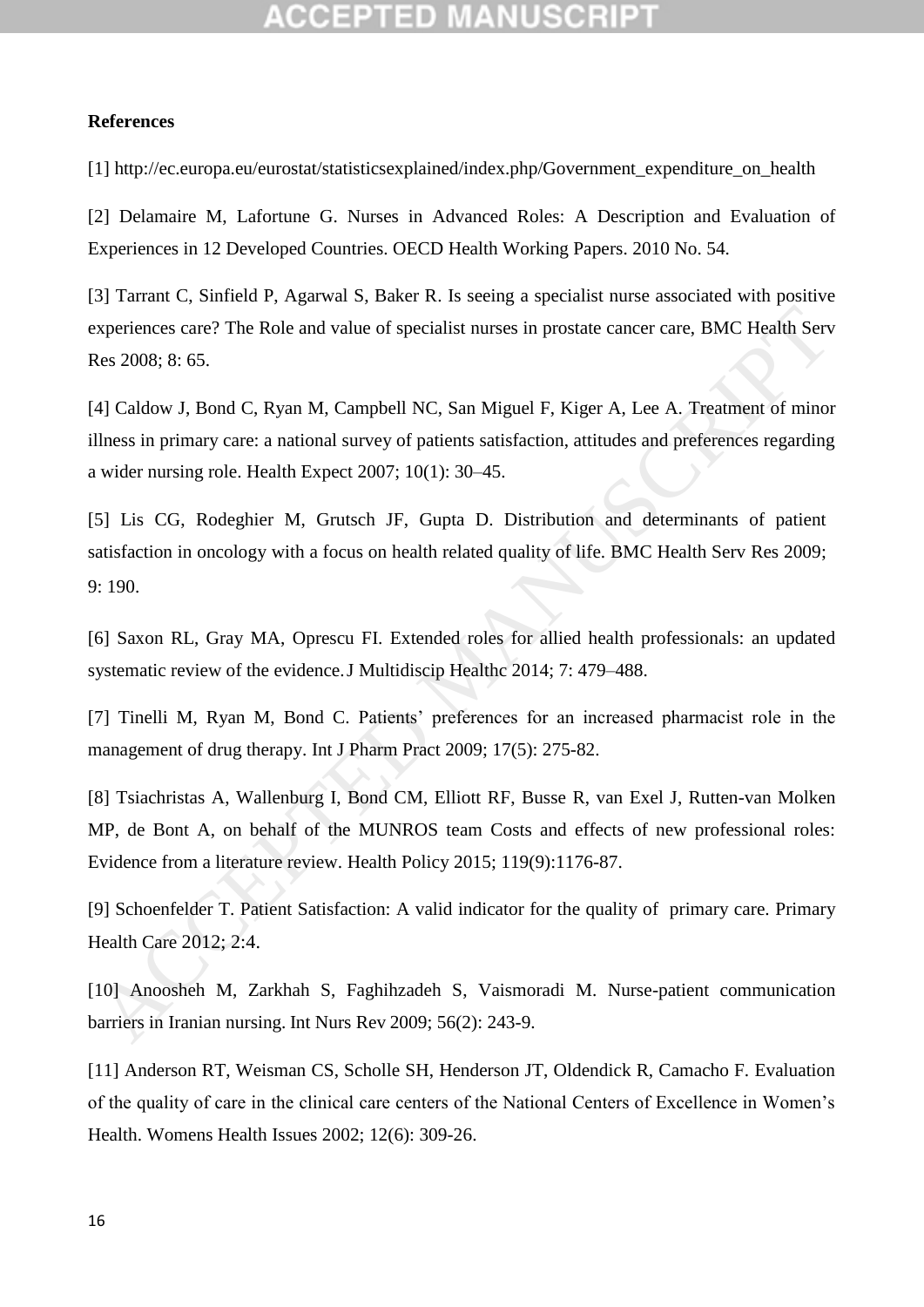[12] Porteous T, Ryan M, Bond CM, Watson M, Watson V. Managing minor ailments; the public's preferences for attributes of community pharmacies. A discrete choice experiment. [PLoS One.](https://www.ncbi.nlm.nih.gov/pmc/articles/PMC4816534/) 2016; 11(3): e0152257.

[13] Raivio R, Jääskeläinen J, Holmberg-Marttila D, Mattila KG. Decreasing trends in patient satisfaction, accessibility and continuity of care in Finnish Primary Health Care – a 14-year follow-up questionnaire study.BMC Health Serv Res 2016; 16: 650.

[14] Petersen GS, Knudsen JL, Vinter MM. Cancer patients' preferences of care within hospitals: a systematic literature review. Int J Qual Health Care 2015; 27(5): 384-95.

[15] Ware L, Hook A, Siler B, Packard A. (2012). Breast cancer navigation and patient satisfaction: exploring a community-based patient navigation model in a rural setting. Oncol Nurs Forum. 2012; 39(4): 379-85.

[16] Lizarondo L, Kumar S, Hyde L, Skidmore D. Allied health assistants and what they do: A systematic review of the literature. J Multidiscip Healthc 2010; 3: 143-53.

[17] Bond C, Bruhn H, de Bont A, van Exel J, Busse R, Sutton M, Elliott R. The iMpact on practice, oUtcomes and costs of New roles for health pROfeSsionals: a study protocol for MUNROS. BMJ open 2016; 6(4), e010511.

[18] Charlson ME, Charlson RE, Peterson JC, Marinopoulos SS, Briggs WM, Hollenberg JP. The Charlson comorbidity index is adapted to predict costs of chronic disease in primary care patients. J Clin Epidemiol 2008; 61(12): 1234-40.

[19] Kuhlmann E, Batenburg R, Wismar M, Dussault G, Maier CM, Glinos I, Azzopardi-Muscat N, Bond C, Burau V, Correia T, Groenewegen PP, Hansen J, Hunter DJ, Khan U, Kluge HH, Kroezen M, Leone C, Santric-Milicevic M, Sermeus W, Ungureanu M. A call for action to establish a research agenda for building a future health workforce in Europe. Health Res Policy Syst 2018; 16(1): 52. 14) Petersen GS, Knudsen J.L, Vinter MM. Cancer patients' preferences of care within hospitals: a<br>systematic literature review. Int J Qual Health Care 2015; 27(5): 384-95.<br>
15) Ware L, Hook [A](https://www.ncbi.nlm.nih.gov/pubmed/29925432), Siler B, Packard A. (2012). B

[20] Reeves A, McKee M, Basu S, Stuckler D. The political economy of austerity and healthcare: Cross-national analysis of expenditure changes in 27 European nations 1995–2011. Health policy 2014; 115(1): 1-8.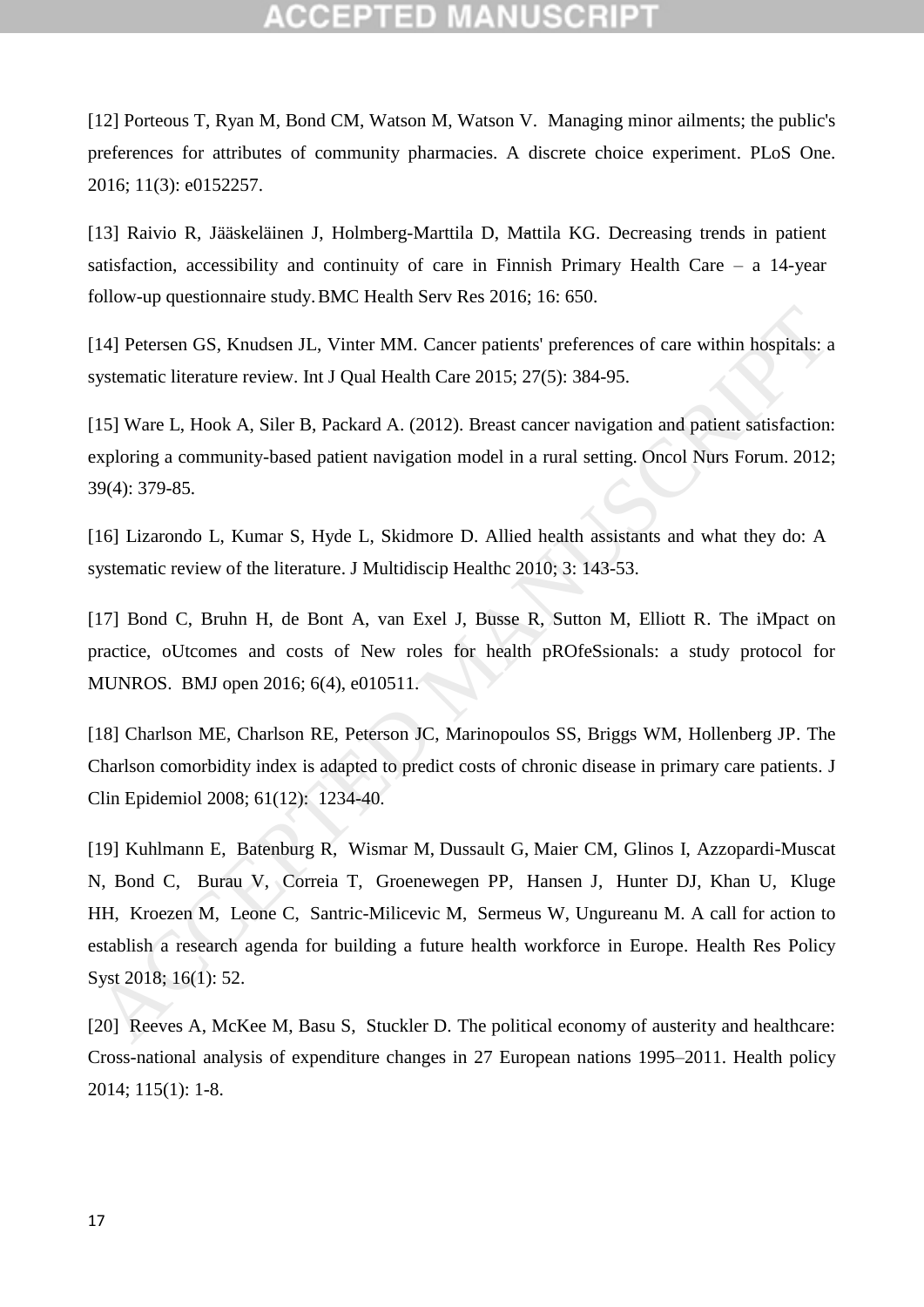# ΞD

[21] Orlando V, Gerriero F, Putignano D, Monetti VM, Tari DU, Farina G, Ilario M, Iaccarino G, Menditto E. Prescription patterns of antidiabetic treatments in the elderly. Results from Southern Italy. Curr Diabetes Rev 2015; 12(2): 100-6

[22] Scala D, Menditto E, Armellino MF, Manguso F, Monetti VM, Orlando V, Antonino A, Makoul G, De Palma M. Italian translation and cultural adaptation onthe communication assessment tool in an outpatient surgical clinic. BMC Health Serv Res 2016; 10(1): e20-e24. ACCEPTED MANUSCRIPT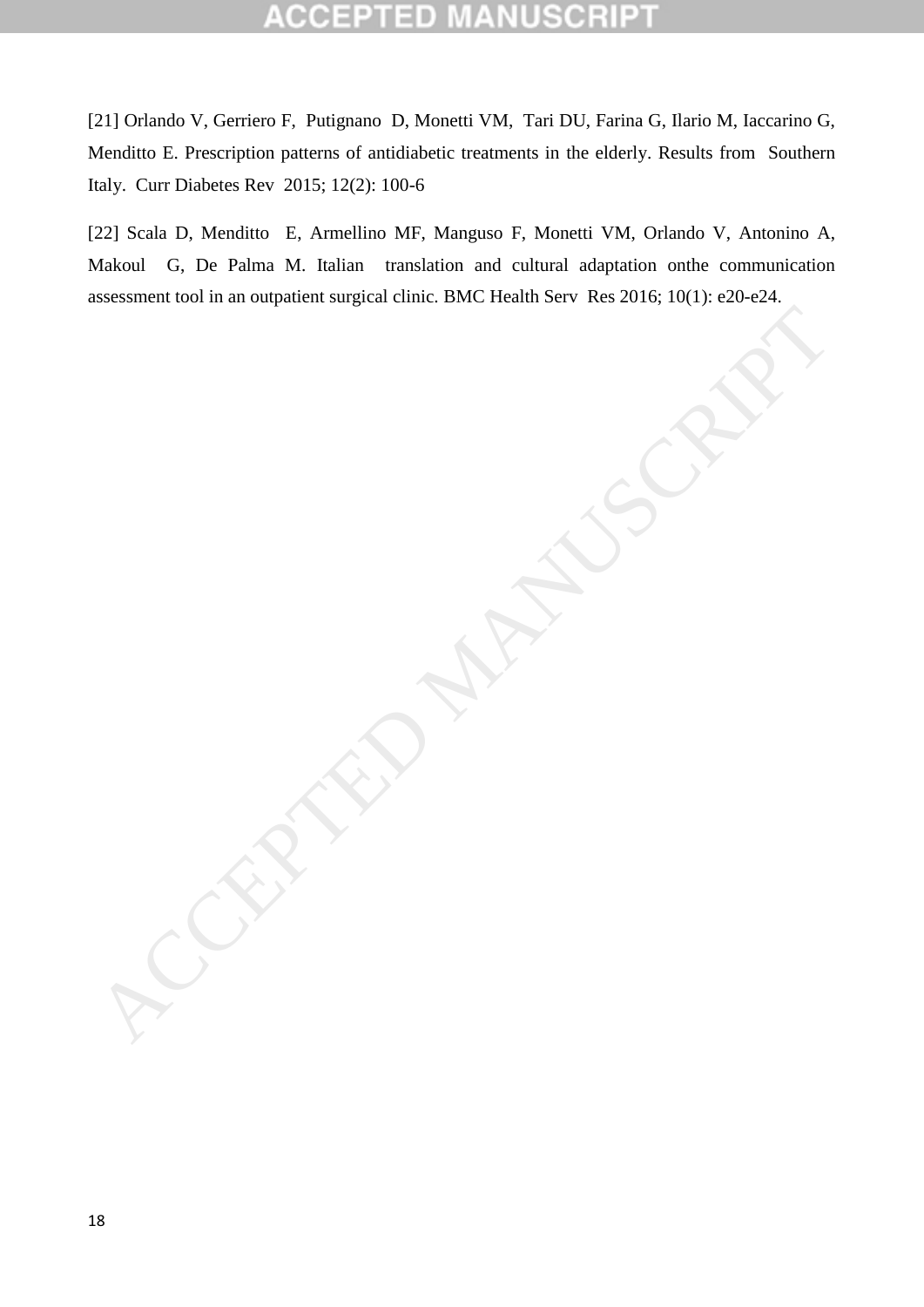## Table 1. Subscripts, variables and coefficients

|                 |                              |               | <b>Subscripts</b>                                                                                                    |
|-----------------|------------------------------|---------------|----------------------------------------------------------------------------------------------------------------------|
| <b>Name</b>     | <b>Description</b>           |               | Labels                                                                                                               |
| $\mathbf n$     | determinants of satisfaction |               | (a) satisfaction with last visit; (b) satisfaction with care provider; (c)<br>satisfaction with information provided |
| P               | pathway                      |               | (a) Type 2 diabetes; (b) Hearth disease; (c) Breast cancer                                                           |
|                 |                              |               | <b>Variables</b>                                                                                                     |
| <b>Name</b>     | <b>Type</b>                  | <b>Values</b> | <b>Description</b>                                                                                                   |
| <b>SAT</b>      | Discrete variable            | $1 - 3$       | satisfaction indicator associated with determinant n in pathway P                                                    |
| <b>EDUPHAS</b>  | Dummy variable               | $0 - 1$       | Education provided by physician assistant (YES = 1)                                                                  |
| <b>EDUNS</b>    | Dummy variable               | $0 - 1$       | Education provided by nursing staff (YES $=1$ )                                                                      |
| <b>EDUPHAR</b>  | Dummy variable               | $0 - 1$       | Education provided by pharmacists $(YES = 1)$                                                                        |
| <b>EDUALP</b>   | Dummy variable               | $0 - 1$       | Education provided from allied professionals ( $YES = 1$ )                                                           |
| <b>MONIPHAS</b> | Dummy variable               | $0 - 1$       | Monitoring activities provided by physician assistant ( $YES = 1$ )                                                  |
| <b>MONINS</b>   | Dummy variable               | $0 - 1$       | Monitoring activities provided by nursing staff ( $YES = 1$ )                                                        |
| <b>MONIPHAR</b> | Dummy variable               | $0 - 1$       | Monitoring activities provided by pharmacists ( $YES = 1$ )                                                          |
| <b>MONIALP</b>  | Dummy variable               | $0 - 1$       | Monitoring activities provided by allied professionals ( $YES = 1$ )                                                 |
| <b>FEMALE</b>   | Dummy variable               | $0 - 1$       | Patient is female (YES = 1)                                                                                          |
| <b>BACHELOR</b> | Dummy variable               | $0 - 1$       | Patient holds at least a bachelor degree ( $YES = 1$ )                                                               |
| AGE             | Continuous variable          | 1885          | age of patient (years)                                                                                               |
| <b>AGESQ</b>    | Continuous variable          | 324-<br>7225  | Age squared of patients (to allow for quadratic specifications)                                                      |
| <b>EMPLOYED</b> | Dummy variable               | $0 - 1$       | Dummy variable explaining whether patient employed (YES $=1$ )                                                       |
| <b>CCI</b>      | Dummy variable               | $0 - 1$       | Charlson index, explaining whether the patient is experiencing soe<br>comorbidity (YES = 1)                          |
| COUNTRY1        | Dummy variable               | $0 - 1$       | Dummy variable explaining whether patients belong to England, Scotland,<br>or The Netherlands (YES = 1)              |
| COUNTRY2        | Dummy variable               | $0 - 1$       | Dummy variable explaining whether patients belong to Italy, Germany or<br>Norway (YES $=1$ )                         |
|                 |                              |               | Coefficients                                                                                                         |
|                 | $\alpha$                     |               | intercept of the model                                                                                               |
|                 | $\beta$                      |               | variable-specific beta coefficients                                                                                  |
|                 | ε                            |               | random error                                                                                                         |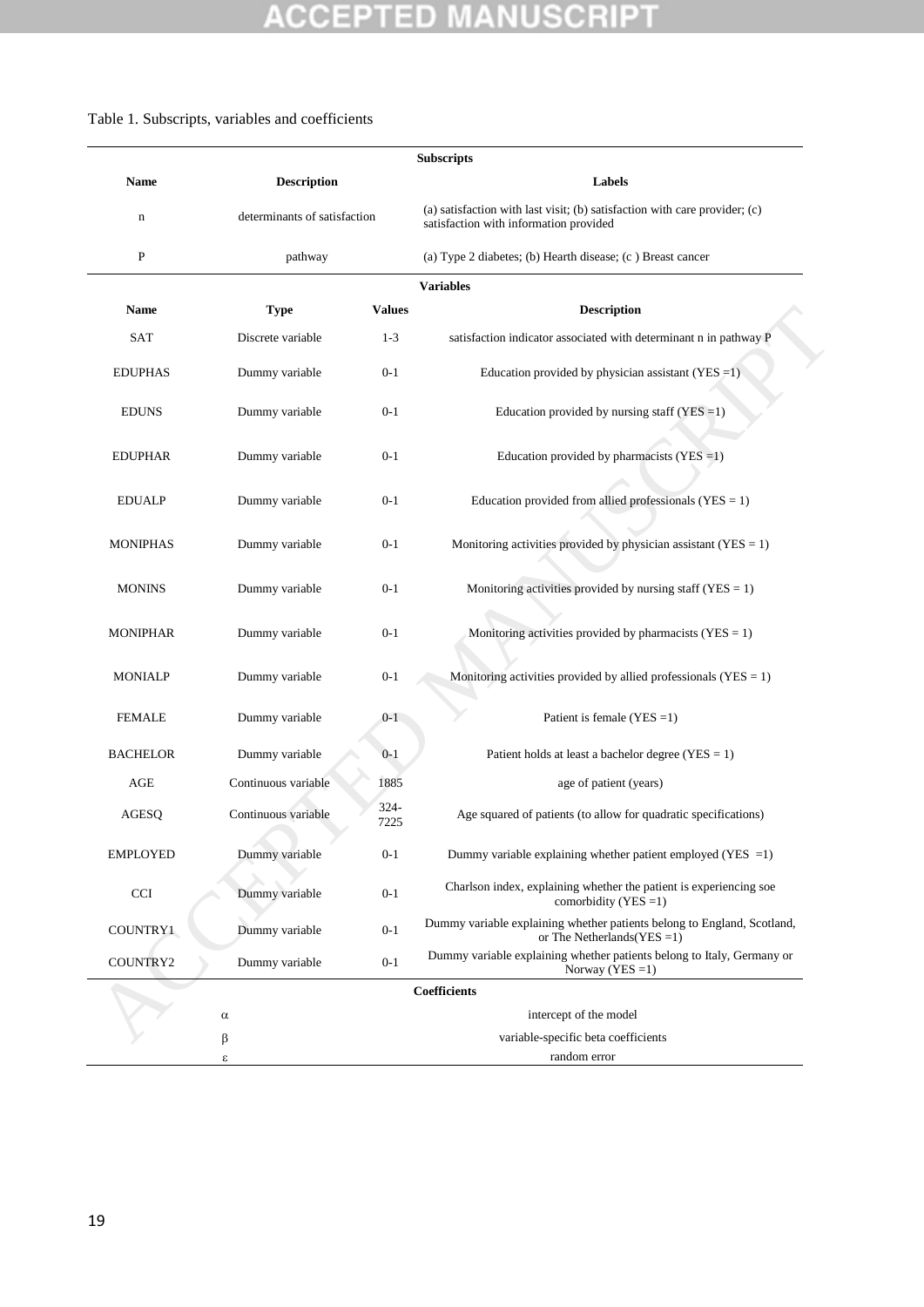## Table 2. Ordered logit, Breast Cancer

| satisfaction with<br>Covariates*<br>satisfaction with<br>satisfaction with<br>information<br>last visit<br>care provider<br>provided<br>0.353<br>0.184<br>0.227<br><b>EDUPHAS</b><br>$0.432^{\circ}$<br>$0.469**$<br>$0.582**$<br><b>EDUNS</b><br>$-0.426^{\circ}$<br>$-0.223$<br>$-0.195$<br><b>EDUPHAR</b><br>0.372<br>0.223<br>0.134<br><b>EDUAP</b><br>$0.535^{\circ}$<br>$0.691**$<br>$0.864**$<br><b>MONIPHAS</b><br>$0.751**$<br>$0.821**$<br>$0.659**$<br><b>MONINS</b><br>$-0.314$<br>$-0.236$<br>$-0.574**$<br><b>MONIPHAR</b><br>$-0.601**$<br>$-0.705**$<br>$-0.601**$<br><b>MONIALP</b><br>0.061<br>0.164<br>0.031<br><b>BACHELOR</b><br>$-0.359^{\circ}$<br>$-0.271$<br>$-0.299$<br><b>EMPLOYED</b><br>$0.015^{\circ}$<br>$0.0134^{\circ}$<br>$0.015^{\circ}$<br>$\rm{AGE}$<br>0.083<br>0.036<br>0.021<br><b>AGESQ</b><br>$0.091^{\circ}$<br>0.0425<br>0.006<br><b>CCI</b><br>$0.416^{\circ}$<br>$0.471^{\circ}$<br>$0.427^{\circ}$<br>COUNTRY1<br>$-0.787**$<br>$-0.791**$<br>$-1.037**$<br>COUNTRY2<br>4.6%<br>5.4%<br>4.1%<br>Pseudo R2<br>*For definition of the co-variate labels see Table 1<br>**Bold type: $p(t) < 0.01$<br><sup>o</sup> Underlined italicized type: $p(t) < 0.05$ |  | <b>Dependent variables</b> |  |
|----------------------------------------------------------------------------------------------------------------------------------------------------------------------------------------------------------------------------------------------------------------------------------------------------------------------------------------------------------------------------------------------------------------------------------------------------------------------------------------------------------------------------------------------------------------------------------------------------------------------------------------------------------------------------------------------------------------------------------------------------------------------------------------------------------------------------------------------------------------------------------------------------------------------------------------------------------------------------------------------------------------------------------------------------------------------------------------------------------------------------------------------------------------------------------------------------------|--|----------------------------|--|
|                                                                                                                                                                                                                                                                                                                                                                                                                                                                                                                                                                                                                                                                                                                                                                                                                                                                                                                                                                                                                                                                                                                                                                                                          |  |                            |  |
|                                                                                                                                                                                                                                                                                                                                                                                                                                                                                                                                                                                                                                                                                                                                                                                                                                                                                                                                                                                                                                                                                                                                                                                                          |  |                            |  |
|                                                                                                                                                                                                                                                                                                                                                                                                                                                                                                                                                                                                                                                                                                                                                                                                                                                                                                                                                                                                                                                                                                                                                                                                          |  |                            |  |
|                                                                                                                                                                                                                                                                                                                                                                                                                                                                                                                                                                                                                                                                                                                                                                                                                                                                                                                                                                                                                                                                                                                                                                                                          |  |                            |  |
|                                                                                                                                                                                                                                                                                                                                                                                                                                                                                                                                                                                                                                                                                                                                                                                                                                                                                                                                                                                                                                                                                                                                                                                                          |  |                            |  |
|                                                                                                                                                                                                                                                                                                                                                                                                                                                                                                                                                                                                                                                                                                                                                                                                                                                                                                                                                                                                                                                                                                                                                                                                          |  |                            |  |
|                                                                                                                                                                                                                                                                                                                                                                                                                                                                                                                                                                                                                                                                                                                                                                                                                                                                                                                                                                                                                                                                                                                                                                                                          |  |                            |  |
|                                                                                                                                                                                                                                                                                                                                                                                                                                                                                                                                                                                                                                                                                                                                                                                                                                                                                                                                                                                                                                                                                                                                                                                                          |  |                            |  |
|                                                                                                                                                                                                                                                                                                                                                                                                                                                                                                                                                                                                                                                                                                                                                                                                                                                                                                                                                                                                                                                                                                                                                                                                          |  |                            |  |
|                                                                                                                                                                                                                                                                                                                                                                                                                                                                                                                                                                                                                                                                                                                                                                                                                                                                                                                                                                                                                                                                                                                                                                                                          |  |                            |  |
|                                                                                                                                                                                                                                                                                                                                                                                                                                                                                                                                                                                                                                                                                                                                                                                                                                                                                                                                                                                                                                                                                                                                                                                                          |  |                            |  |
|                                                                                                                                                                                                                                                                                                                                                                                                                                                                                                                                                                                                                                                                                                                                                                                                                                                                                                                                                                                                                                                                                                                                                                                                          |  |                            |  |
|                                                                                                                                                                                                                                                                                                                                                                                                                                                                                                                                                                                                                                                                                                                                                                                                                                                                                                                                                                                                                                                                                                                                                                                                          |  |                            |  |
|                                                                                                                                                                                                                                                                                                                                                                                                                                                                                                                                                                                                                                                                                                                                                                                                                                                                                                                                                                                                                                                                                                                                                                                                          |  |                            |  |
|                                                                                                                                                                                                                                                                                                                                                                                                                                                                                                                                                                                                                                                                                                                                                                                                                                                                                                                                                                                                                                                                                                                                                                                                          |  |                            |  |
|                                                                                                                                                                                                                                                                                                                                                                                                                                                                                                                                                                                                                                                                                                                                                                                                                                                                                                                                                                                                                                                                                                                                                                                                          |  |                            |  |
|                                                                                                                                                                                                                                                                                                                                                                                                                                                                                                                                                                                                                                                                                                                                                                                                                                                                                                                                                                                                                                                                                                                                                                                                          |  |                            |  |
|                                                                                                                                                                                                                                                                                                                                                                                                                                                                                                                                                                                                                                                                                                                                                                                                                                                                                                                                                                                                                                                                                                                                                                                                          |  |                            |  |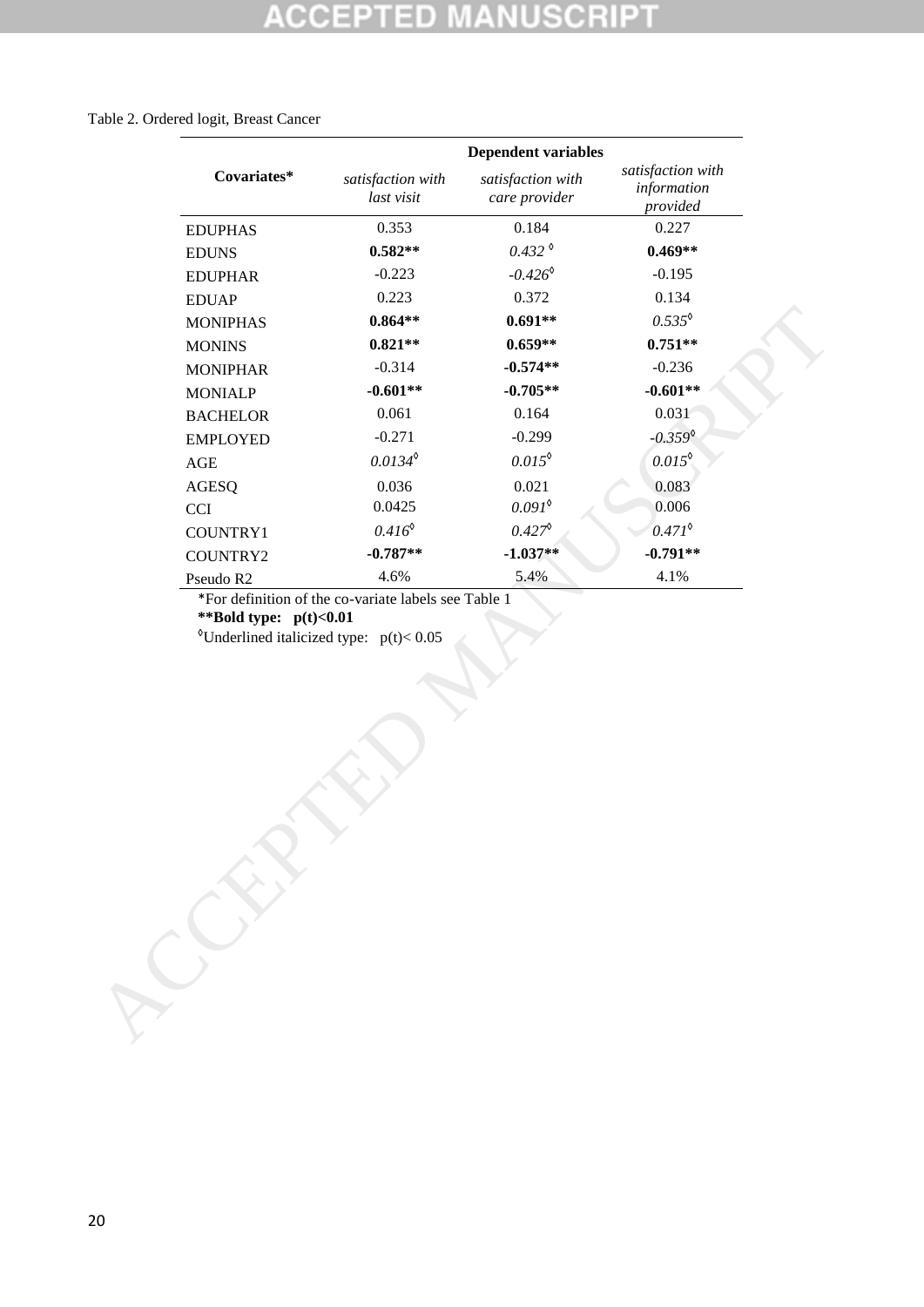#### Table 3. Ordered logit, Heart Disease

| satisfaction with<br>Covariates*<br>satisfaction with<br>satisfaction with<br>information<br>last visit<br>care provider<br>provided<br>$-0.571$<br>$-0.731$<br>0.123<br><b>EDUPHAS</b><br>$-0.154$<br>$-0.418$<br>$-0.087$<br><b>EDUNS</b><br>$-0.266$<br>$-0.551$<br>$-0.442$<br><b>EDUPHAR</b><br>$-0.531$<br>$-0.084$<br>$-0.164$<br><b>EDUAP</b><br>$-0.512$<br>$-0.307$<br>$-0.645$<br><b>MONIPHAS</b><br>0.376<br>0.315<br>0.124<br><b>MONINS</b><br>0.371<br>0.392<br>0.432<br><b>MONIPHAR</b><br>$-0.0003$<br>$-0.096$<br>$-0.32$<br><b>MONIALP</b><br>0.0988<br>0.134<br>$-0.047$<br><b>FEMALE</b><br>0.613<br>0.798<br>0.791<br><b>BACHELOR</b><br>$-0.0013$<br>$-0.202$<br>$-0.136$<br><b>EMPLOYED</b><br>$-0.002$<br>$-0.0018$<br>$-0.003$<br>$\mathbf{AGE}$<br>$-0.008$<br>$-0.005$<br>$-0.004$<br>AGESQ<br>$-0.001$<br>0.0047<br>0.002<br><b>CCI</b><br>1.931<br>2.244<br>1.707<br>COUNTRY1<br>1.936<br>1.921<br>1.552<br>COUNTRY2<br>6.9%<br>6.3%<br>8.9%<br>Pseudo R2<br>*For definition of the co-variate labels see Table 1<br>**Bold type: $p(t) < 0.01$<br><sup>o</sup> Underlined italicized type: $p(t) < 0.05$ |
|----------------------------------------------------------------------------------------------------------------------------------------------------------------------------------------------------------------------------------------------------------------------------------------------------------------------------------------------------------------------------------------------------------------------------------------------------------------------------------------------------------------------------------------------------------------------------------------------------------------------------------------------------------------------------------------------------------------------------------------------------------------------------------------------------------------------------------------------------------------------------------------------------------------------------------------------------------------------------------------------------------------------------------------------------------------------------------------------------------------------------------------|
|                                                                                                                                                                                                                                                                                                                                                                                                                                                                                                                                                                                                                                                                                                                                                                                                                                                                                                                                                                                                                                                                                                                                        |
|                                                                                                                                                                                                                                                                                                                                                                                                                                                                                                                                                                                                                                                                                                                                                                                                                                                                                                                                                                                                                                                                                                                                        |
|                                                                                                                                                                                                                                                                                                                                                                                                                                                                                                                                                                                                                                                                                                                                                                                                                                                                                                                                                                                                                                                                                                                                        |
|                                                                                                                                                                                                                                                                                                                                                                                                                                                                                                                                                                                                                                                                                                                                                                                                                                                                                                                                                                                                                                                                                                                                        |
|                                                                                                                                                                                                                                                                                                                                                                                                                                                                                                                                                                                                                                                                                                                                                                                                                                                                                                                                                                                                                                                                                                                                        |
|                                                                                                                                                                                                                                                                                                                                                                                                                                                                                                                                                                                                                                                                                                                                                                                                                                                                                                                                                                                                                                                                                                                                        |
|                                                                                                                                                                                                                                                                                                                                                                                                                                                                                                                                                                                                                                                                                                                                                                                                                                                                                                                                                                                                                                                                                                                                        |
|                                                                                                                                                                                                                                                                                                                                                                                                                                                                                                                                                                                                                                                                                                                                                                                                                                                                                                                                                                                                                                                                                                                                        |
|                                                                                                                                                                                                                                                                                                                                                                                                                                                                                                                                                                                                                                                                                                                                                                                                                                                                                                                                                                                                                                                                                                                                        |
|                                                                                                                                                                                                                                                                                                                                                                                                                                                                                                                                                                                                                                                                                                                                                                                                                                                                                                                                                                                                                                                                                                                                        |
|                                                                                                                                                                                                                                                                                                                                                                                                                                                                                                                                                                                                                                                                                                                                                                                                                                                                                                                                                                                                                                                                                                                                        |
|                                                                                                                                                                                                                                                                                                                                                                                                                                                                                                                                                                                                                                                                                                                                                                                                                                                                                                                                                                                                                                                                                                                                        |
|                                                                                                                                                                                                                                                                                                                                                                                                                                                                                                                                                                                                                                                                                                                                                                                                                                                                                                                                                                                                                                                                                                                                        |
|                                                                                                                                                                                                                                                                                                                                                                                                                                                                                                                                                                                                                                                                                                                                                                                                                                                                                                                                                                                                                                                                                                                                        |
|                                                                                                                                                                                                                                                                                                                                                                                                                                                                                                                                                                                                                                                                                                                                                                                                                                                                                                                                                                                                                                                                                                                                        |
|                                                                                                                                                                                                                                                                                                                                                                                                                                                                                                                                                                                                                                                                                                                                                                                                                                                                                                                                                                                                                                                                                                                                        |
|                                                                                                                                                                                                                                                                                                                                                                                                                                                                                                                                                                                                                                                                                                                                                                                                                                                                                                                                                                                                                                                                                                                                        |
|                                                                                                                                                                                                                                                                                                                                                                                                                                                                                                                                                                                                                                                                                                                                                                                                                                                                                                                                                                                                                                                                                                                                        |
|                                                                                                                                                                                                                                                                                                                                                                                                                                                                                                                                                                                                                                                                                                                                                                                                                                                                                                                                                                                                                                                                                                                                        |